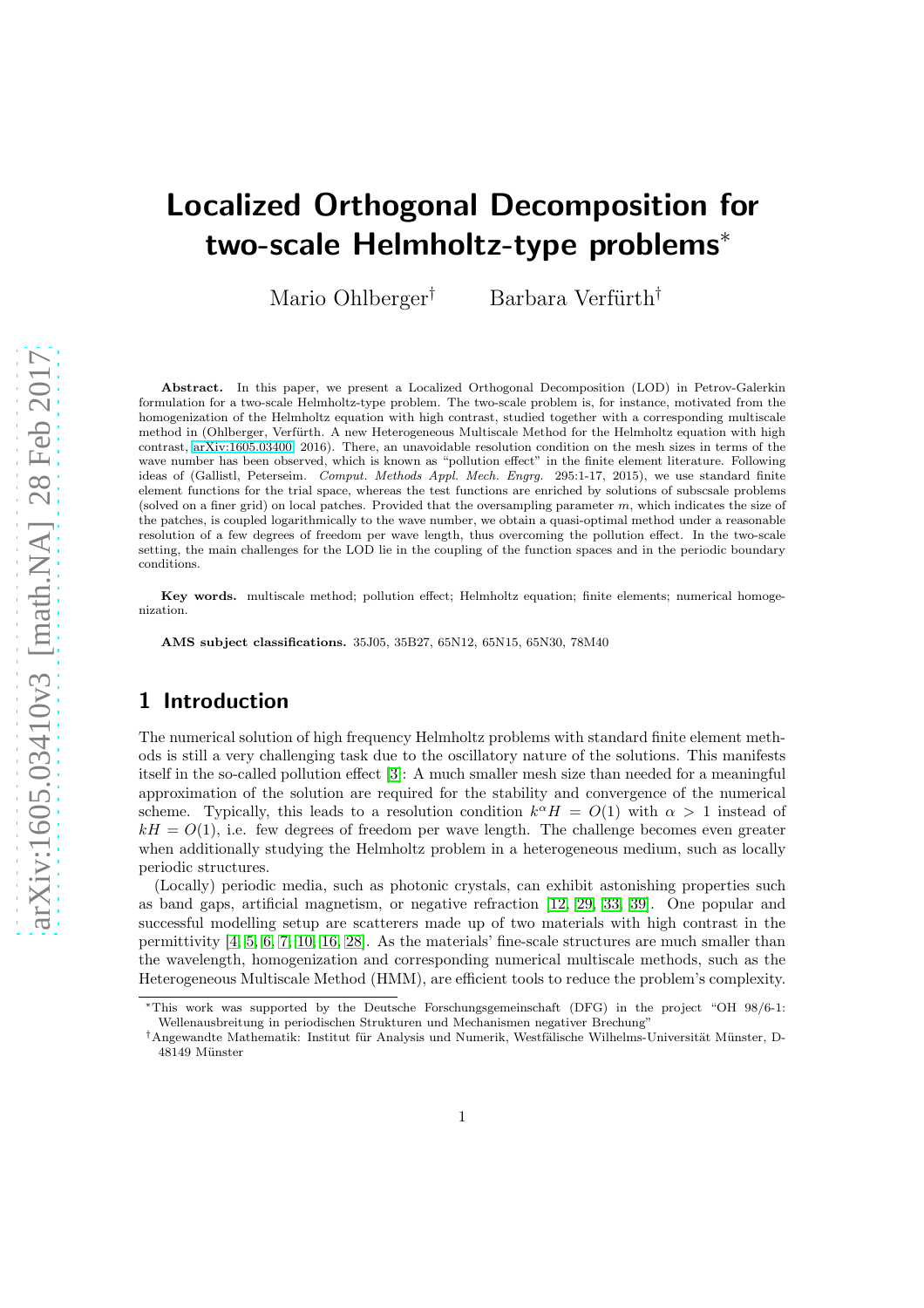Homogenization theory gives an effective Helmholtz problem, which describes the macroscopic behavior of the original problem, but involves the solution of some additional cell problems to determine the effective material parameters. This procedure can also be coupled in the so-called two-scale equation, which gives the macroscopic and the cell problems in one variational problem. The Heterogeneous Multiscale Method can be seen as a Galerkin discetization of this two-scale equation and it gives good approximations even of the solution in the heterogeneous medium, see [\[35\]](#page-18-3). However, as every standard Galerkin method, the HMM for Helmholtz-type problems also suffers from the pollution effect described in the beginning [\[15,](#page-17-7) [32,](#page-18-4) [40\]](#page-19-1). There are several attempts to reduce this pollution effect, e.g. high-order finite element methods [\[15,](#page-17-7) [32\]](#page-18-4), (hybridizable) discontinuous Galerkin methods [\[9,](#page-17-8) [18\]](#page-17-9), or (plane wave) Trefftz methods [\[24,](#page-18-5) [25,](#page-18-6) [36\]](#page-18-7).

Recently, the works [\[8,](#page-17-10) [17,](#page-17-11) [37\]](#page-18-8) suggested a multiscale Petrov-Galerkin method for the Helmholtz equation to reduce the pollution effect. The method is based on a so called Localized Orthogonal Decomposition (LOD), as first introduced in [\[30\]](#page-18-9). The LOD builds on ideas from the Variational Multiscale Method (VMM) [\[26,](#page-18-10) [27\]](#page-18-11) by splitting the solution space into a coarse and a fine part. The coarse standard finite element functions are modified by adding a correction from the fine space, which is constructed as the kernel of an interpolation operator. The corrections are problem dependent and computed by solving PDEs on a finer grid. In most cases the corrections show exponential decay, which justifies to truncate them to patches of coarse elements. Since its development, the LOD has been successfully applied to elliptic boundary problems [\[20\]](#page-17-12), eigenvalue problems [\[31\]](#page-18-12), mixed problems [\[19\]](#page-17-13), parabolic problems [\[31\]](#page-18-12), the wave equation [\[1\]](#page-16-1) or elasticity [\[23\]](#page-18-13). A review is given in [\[38\]](#page-19-2). As already discussed in [\[13\]](#page-17-14) and analyzed in more detail in [\[38\]](#page-19-2), Petrov-Galerkin formulations show the same stability and convergence behavior as the symmetric Galerkin methods while being less expensive with respect to communication. An extensive discussion on implementation aspects of the LOD, such as how to exploit a priori known structures to reduce the number of local subscale problems, is given in [\[14\]](#page-17-15) and some remarks for acoustic scattering in [\[17\]](#page-17-11).

In this article, we present how the LOD can be applied to two-scale Helmholtz-type problems. Following the ideas in [\[17\]](#page-17-11), the test functions are modified by local subscale correction, which are solved on a fine grid fulfilling the resolution condition for standard Galerkin finite element methods. The resulting test functions have support over patches of size  $mH_c$  and  $mh_c$ ;  $H_c$  being the mesh size of the grid for the macroscopic domain  $G$ ,  $h_c$  being the mesh size of the grid for the unit square  $Y$  and  $m$  being the adjustable oversampling parameter. Under the condition that  $m \approx \log(k)$  and  $k(H_c + h_c) \leq 1$ , the (two-scale) LOD is stable and quasi-optimal, i.e. the error between the LOD-approximation and the analytical solution of the two-scale equation is of the order of the best-approximation error. These are the results expected from the one-scale setting. The main contribution is the rigorous (theoretical) analysis for this LOD in the two-scale setting. The novelty here is that first, we have to deal with coupled functional spaces and sesquilinear forms. This coupling has to be taken care of in all new definitions of (again coupled) spaces and also in the estimates, where we have to jump back and forth between the two-scale norms and the properties of each individual space and interpolation operator. Second, our coupled two-scale functional spaces involve periodic boundary conditions on the unit cube, which also have to be paid attention at when defining the interpolation operators and the oversampling patches at the boundary.

Finally, let us summarize the connection of the LOD in two-scale setting to original Helmholtz problem with high contrast, but also emphasize the general nature of our (theoretical) findings. Combining the HMM of [\[35\]](#page-18-3) and the LOD of the present paper, we have solved the Helmholtz problem with high contrast by a double approximation procedure: First removing the challenges from the fine-scale structures related to the periodicity  $\delta$  and then reducing the pollution effect related to the wave number k, where we recall the three-scale nature  $\delta \ll k^{-1} < 1$ . Our numerical experiments in [\[35\]](#page-18-3) have not experienced great restriction from the resolution condition, but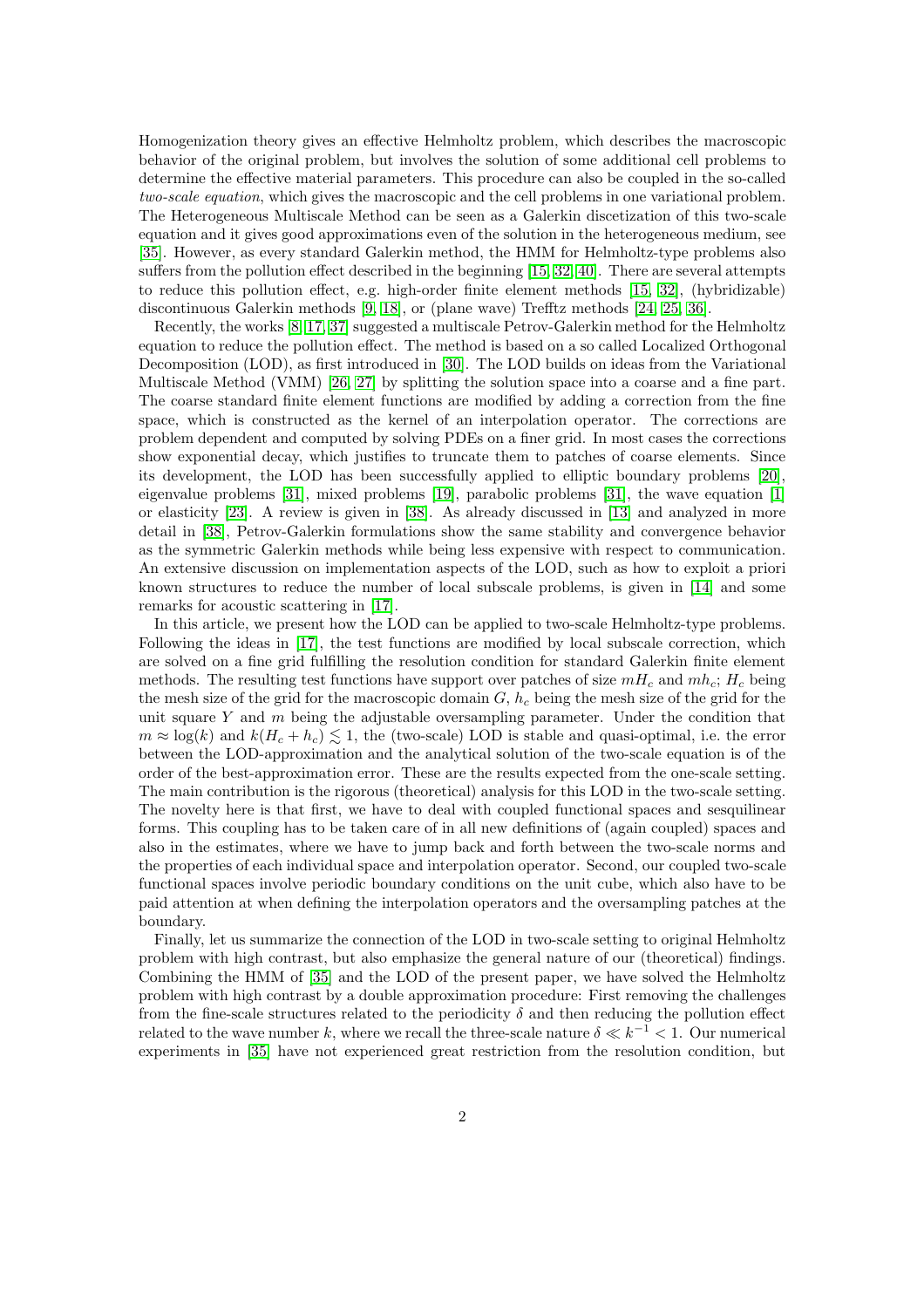more sophisticated examples or even higher wave numbers may make the application of the LOD favorable, which hereby has the necessary theoretical footing. Concerning possible generalizations of our work, let us note that we concentrate on the two-scale setting described in [\[35\]](#page-18-3), but the analysis can also be adapted to the case without high contrast[\[11\]](#page-17-16) and might be useful for future numerical studies of the three-dimensional cases  $[4, 6, 7, 10, 28]$  $[4, 6, 7, 10, 28]$  $[4, 6, 7, 10, 28]$  $[4, 6, 7, 10, 28]$  $[4, 6, 7, 10, 28]$ . Moreover, the definition of the patches and interpolation operators in the periodic case and also the coupling and decoupling of various function spaces may be of general interest.

The paper is structured as follows: Section [2](#page-2-0) introduces the notation and problem setting, see also [\[35\]](#page-18-3). In Section [3,](#page-4-0) the LOD in Petrov-Galerkin formulation is defined in the two-scale setting, where we also give some general comments on implementation aspects. Stability and convergence of the error are discussed in Section [4.](#page-8-0) Section [5](#page-12-0) is devoted to the detailed proof of the decay of the correctors.

## <span id="page-2-0"></span>2 The two-scale Helmholtz problem

In this section, we introduce what we call the two-scale Helmholtz problem and the necessary notation. For further details on the derivation of this two-scale model and its practical relevance we refer to [\[35\]](#page-18-3).

For the remainder of this article, let  $\Omega \subset \subset G \subset \mathbb{R}^2$  be two domains with (polygonal) Lipschitz boundary at least. Throughout this paper, we use standard notation for Lebesgue and Sobolev spaces: For a domain  $\omega, p \in [1, \infty)$ , and  $s \in \mathbb{R}_{\geq 0}$ ,  $L^p(\omega)$  denotes the complex Lebesgue space and  $H<sup>s</sup>(\omega)$  denotes the complex (fractional) Sobolev space. The dot denotes a normal (real) scalar product, for a complex scalar product we explicitly conjugate the second component by using  $v^*$ as the conjugate complex of v. The complex  $L^2$  scalar product on a domain  $\omega$  is abbreviated by  $(\cdot, \cdot)_{\omega}$  and the domain is omitted if no confusion can arise. For  $v \in H^1(\omega)$ , we frequently use the k-dependent norm

$$
||v||_{1,k,\omega} := (||\nabla v||_{\omega}^2 + k^2 ||v||_{\omega}^2)^{1/2},
$$

which is obviously equivalent to the  $H^1$  norm. We write  $Y := \left[-\frac{1}{2}, \frac{1}{2}\right)^2$  to denote the twodimensional unit square. We indicate Y -periodic functions[\[2\]](#page-16-2) with the subscript ♯. For example,  $H^1_{\sharp,0}(Y)$  is the space of Y-periodic functions from  $H^1_{\text{loc}}(\mathbb{R}^2)$  with zero average over Y. For  $Y^* \subset Y$ , we denote by  $H^1_{\sharp,0}(Y^*)$  the restriction of functions in  $H^1_{\sharp,0}(Y)$  to  $Y^*$ . For  $D \subset\subset Y$ ,  $H^1_0(D)$  can be interpreted as subspace of  $H^1_{\sharp}(Y)$  and we write  $H^1_0(D)_{\sharp}$  to emphasize this periodic extension. By  $L^p(\Omega; X)$  we denote Bochner-Lebesgue spaces over the Banach space X.

The two-scale Helmholtz problem is now formulated as follows: We seek  $\mathbf{u} := (u, u_1, u_2) \in \mathcal{H}$ such that

<span id="page-2-2"></span><span id="page-2-1"></span>
$$
\mathcal{B}(\mathbf{u}, \boldsymbol{\psi}) = \int_{\partial G} g \psi^* d\sigma \qquad \forall \boldsymbol{\psi} := (\psi, \psi_1, \psi_2) \in \mathcal{H}
$$
 (2.1)

with the two-scale function space  $\mathcal{H} := H^1(G) \times L^2(\Omega; H^1_{\sharp,0}(Y^*)) \times L^2(\Omega; H^1_0(D)_{\sharp})$  and the twoscale sesquilinear form  $\beta$  defined by

$$
\mathcal{B}(\mathbf{v},\psi) = \int_{\Omega} \int_{Y^*} \varepsilon_e^{-1} (\nabla v + \nabla_y v_1) \cdot (\nabla \psi^* + \nabla_y \psi_1^*) \, dy dx + \int_G \int_D \varepsilon_i^{-1} \nabla_y v_2 \cdot \nabla_y \psi_2^* \, dy dx \n- k^2 \int_G \int_Y (v + \chi_D v_2) (\psi^* + \chi_D \psi_2^*) \, dy dx + \int_{G \setminus \overline{\Omega}} \nabla v \cdot \nabla \psi^* \, dx - ik \int_{\partial G} v \psi^* \, d\sigma.
$$

Beside the natural norm on  $\mathcal H$  it is convenient for error estimation to define the following two-scale energy norm

$$
\|(v, v_1, v_2)\|_{e, \omega \times R}^2 := \|\nabla v + \nabla_y v_1\|_{\omega \times R_1}^2 + \|\nabla_y v_2\|_{\omega \times R_2}^2 + k^2 \|v + \chi_D v_2\|_{\omega \times R}^2 \tag{2.2}
$$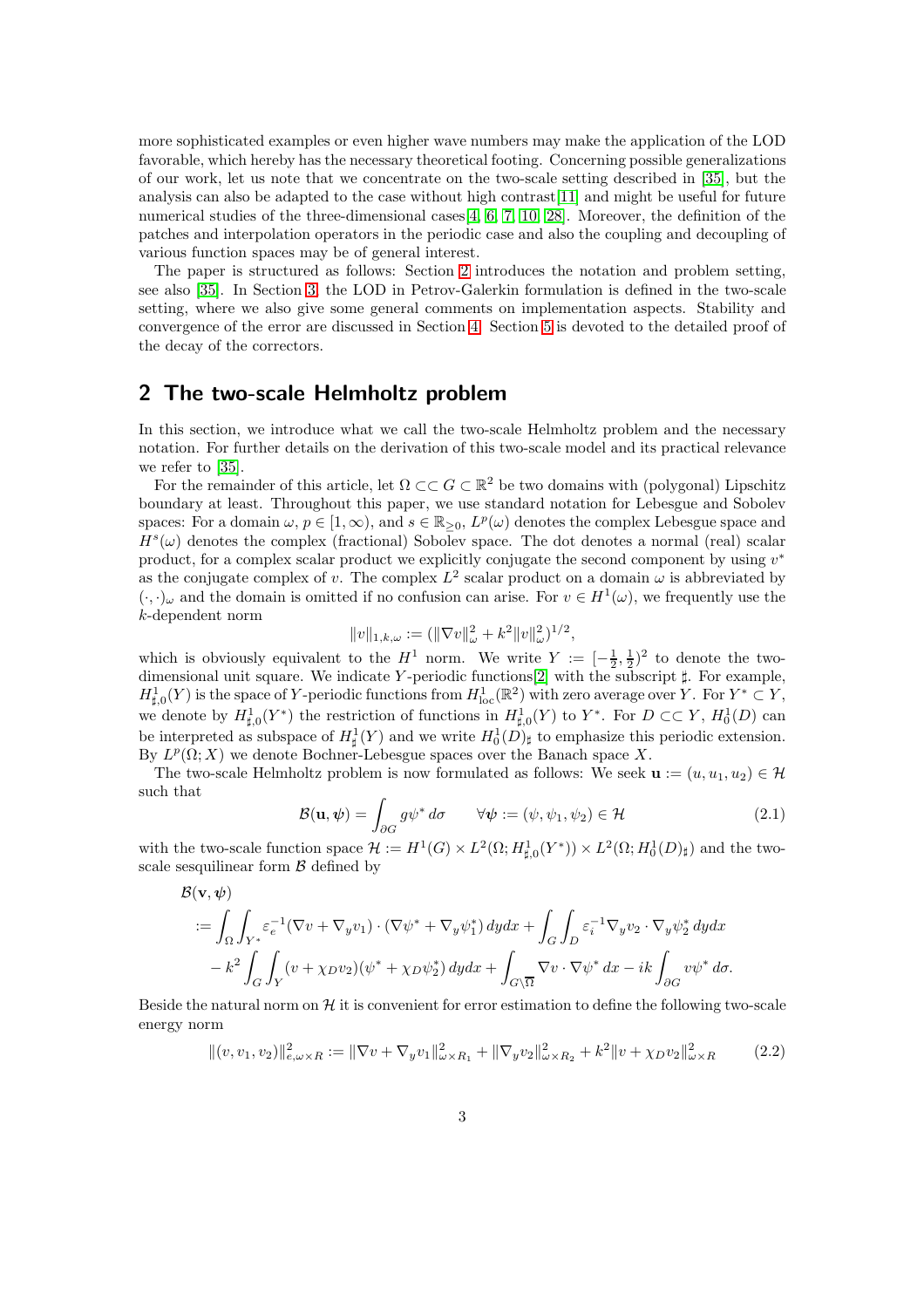for a subdomain  $\omega \times R \subset G \times Y$  with  $R_1 := R \cap Y^*$  and  $R_2 := R \cap D$ . Furthermore, we introduce a version of the  $H^1$  semi-norm on  $\mathcal H$  via

<span id="page-3-4"></span>
$$
\|(v, v_1, v_2)\|_{1, e, \omega \times R}^2 := \|\nabla v + \nabla_y v_1\|_{\omega \times R_1}^2 + \|\nabla_y v_2\|_{\omega \times R_2}^2,\tag{2.3}
$$

which is induced by the sesquilinear form

$$
(\mathbf{v},\psi)_{1,e,\omega\times R} := (\nabla v + \nabla_y v_1, \nabla \psi_1 + \nabla_y \psi_2)_{\omega\times R_1} + (\nabla_y v_2, \nabla_y \psi_2)_{\omega\times R_2} \qquad \forall \mathbf{v},\psi \in \mathcal{H}.
$$

We omit the subscript for the subdomain if  $\omega \times R = G \times Y$ . In [\[35\]](#page-18-3), we proved the following Lemma.

<span id="page-3-1"></span>**Lemma 2.1.** There exist constants  $C_B > 0$  and  $C_{\min} := \min\{1, \varepsilon_e^{-1}, \text{Re}(\varepsilon_i^{-1})\} > 0$  depending only on the parameters and the geometry, such that  $B$  is continuous with constant  $C_B$  and fulfills a Gårding inequality with constant  $C_{\min}$ , i.e.

$$
|\mathcal{B}(\mathbf{v},\boldsymbol{\psi})| \leq C_B \|\mathbf{v}\|_e \|\boldsymbol{\psi}\|_e \quad and \quad \text{Re}\,\mathcal{B}(\mathbf{v},\mathbf{v}) + 2k^2 \|v + \chi_D v_2\|_{G\times Y}^2 \geq C_{\min} \|\mathbf{v}\|_e^2.
$$

Note that  $C_{\min}$  can also be used to estimate the gradient terms in B by  $C_{\min} \|\cdot\|_{1,e}$  from below. Furthermore, the unique solution  $\mathbf{u} \in \mathcal{H}$  to [\(2.1\)](#page-2-1) (with additional volume term  $f \in L^2(G)$  on the right-hand side) fulfills the following stability estimate

<span id="page-3-2"></span>
$$
\|\mathbf{u}\|_{e} \leq C k^{q}(\|f\|_{L^{2}(G)} + \|g\|_{H^{1/2}(\partial G)}) \quad \text{for some} \quad q \in \mathbb{N}_{0},
$$
\n(2.4)

see [\[35\]](#page-18-3) for a proof with  $q = 3$ .

For the error analysis, we will compare the solution of the Localized Orthogonal Decomposition to a discrete reference solution, which is only needed for the theory and will never be computed in practical implementations. We introduce conforming and shape regular triangulations  $\mathcal{T}_H$  and  $\mathcal{T}_h$  of G and Y, respectively. Additionally, we assume that  $\mathcal{T}_H$  resolves the partition into  $\Omega$  and  $G\setminus\overline{\Omega}$  and that  $\mathcal{T}_h$  resolves the partition into D and Y<sup>\*</sup> and is periodic in the sense that it can be wrapped to a regular triangulation of the torus (without hanging nodes). We use the conforming subspace  $V_{H,h} \subset \mathcal{H}$  made up of linear Lagrange elements via  $V_{H,h} := V_H^1 \times L^2(\Omega; \tilde{V}_h^1(Y^*)) \times$  $L^2(\Omega; V_h^1(D))$ , where the  $L^2$  spaces with respect to x can be additionally approximated by piecewise polynomials. The discrete reference solution  $\mathbf{u}_{H,h} = (u_H, u_{h,1}, u_{h,2}) \in \mathbf{V}_{H,h}$  is the solution to

<span id="page-3-3"></span>
$$
\mathcal{B}(\mathbf{u}_{H,h}, \psi_{H,h}) = \int_{\partial G} g \psi_H^* d\sigma \qquad \forall \psi_{H,h} := (\psi_H, \psi_{h,1}, \psi_{h,2}) \in \mathbf{V}_{H,h}.
$$
 (2.5)

We assume that this direct discretization is stable in the following sense: The (fine) mesh sizes H and h are small enough (in dependence on the wave number k) that there is a constant  $C_{\text{HMM}}$ such that

<span id="page-3-0"></span>
$$
(C_{\text{HMM}} k^{q+1})^{-1} \leq \inf_{\mathbf{v}_{H,h} \in \mathbf{V}_{H,h}} \sup_{\psi_{H,h} \in \mathbf{V}_{H,h}} \frac{\text{Re}\,\mathcal{B}(\mathbf{v}_{H,h}, \psi_{H,h})}{\|\mathbf{v}_{H,h}\|_{e} \|\psi_{h,h}\|_{e}}.
$$
 (2.6)

In [\[35\]](#page-18-3), we discussed that this direct discretization can be re-cast into the traditional formulation of a Heterogeneous Multiscale Method and we proved that the discrete inf-sup-condition [\(2.6\)](#page-3-0) holds under the classical resolution condition  $k^{q+2}(H+h) = O(1)$ .

Remark 2.2. We demonstrate the LOD at the specific example at the two-scale Helmholtz problem obtained in [\[35\]](#page-18-3). However, the theory can easily be extended to more general two-scale Helmholtz problems, which fulfill the following assumptions

- $\bullet$  the variational problem  $(2.1)$  involves a continuous sesquilinear form with Gårding inequality, i.e. an analogue of Lemma [2.1;](#page-3-1)
- $\bullet$  the analytical solution fulfills a stability estimate  $(2.4)$ ;
- the (direct) Galerkin discretization  $(2.5)$  is stable  $(2.6)$ .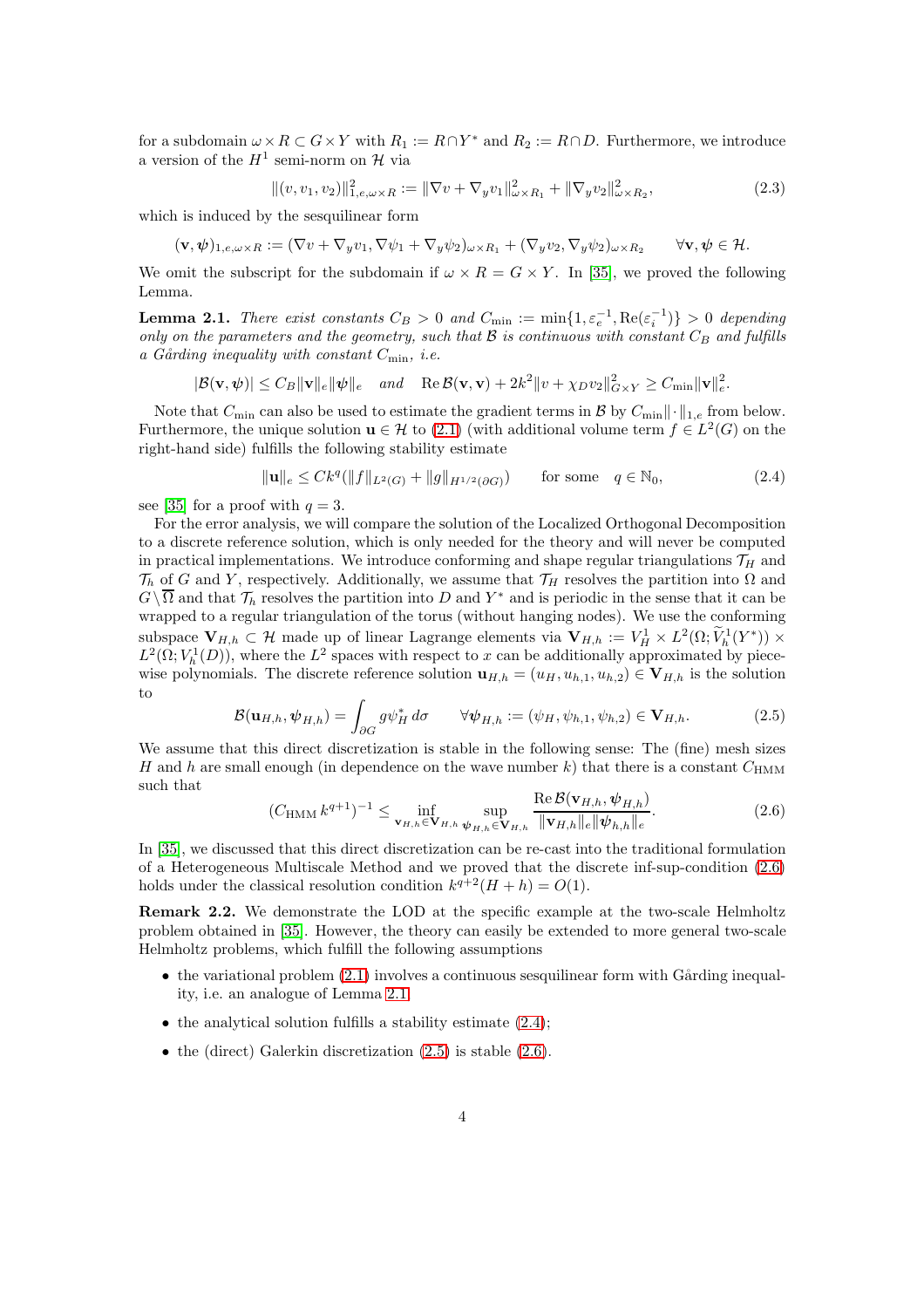

Figure 3.1: Triangle T (in black) and its first and second order patches (additional elements for  $N(T)$  in dark gray and additional elements for  $N^2(T)$  in light gray). Striped triangles belong to  $N^2(T)$  in the case of periodic boundary conditions.

# <span id="page-4-0"></span>3 The Localized Orthogonal Decomposition

In this section, we introduce the notation on meshes, finite element spaces, and (quasi)-interpolation operators and define the Localized Orthogonal decomposition in Petrov-Galerkin formulation for the two-scale setting. We close with some remarks regarding an implementation of the twoscale LOD.

## <span id="page-4-1"></span>3.1 Meshes and finite element spaces

Let the (fine) meshes  $\mathcal{T}_H$  of G and  $\mathcal{T}_h$  of Y be given as in the previous section, we assume that H and  $h$  are small enough that  $(2.6)$  is fulfilled. We consider a second, coarse discretization scale  $H_c > H$  and  $h_c > h$ : Let  $\mathcal{T}_{H_c}$  and  $\mathcal{T}_{h_c}$  denote corresponding conforming, quasi-uniform, and shape regular triangulations of  $G$  and  $Y$ , respectively. As for the fine grids, we additionally assume that  $\mathcal{T}_{h_c}$  is periodic and that  $\mathcal{T}_{H_c}$  and  $\mathcal{T}_{h_c}$  resolve the partition of G into  $\Omega$  and its complement and of Y into D and Y<sup>\*</sup>, respectively. We denote by  $\mathcal{T}_{h_c}(Y^*)$  and  $\mathcal{T}_{h_c}(D)$  the parts of  $\mathcal{T}_{h_c}$  triangulating  $Y^*$  and D, respectively. The global mesh sizes are defined as  $H_c := \max\{\text{diam}(T)|T \in \mathcal{T}_{H_c}\}\$ and  $h_c := \max\{\text{diam}(S)|S \in \mathcal{T}_{h_c}\}\$ . For the sake of simplicity we assume that  $\mathcal{T}_H$  and  $\mathcal{T}_h$  are derived from  $\mathcal{T}_{H_c}$  and  $\mathcal{T}_{h_c}$ , respectively, by some regular, possibly non-uniform, mesh refinement including at least one global refinement. We consider simplicial partitions, but the theory of this paper carries over to quadrilateral partitions [\[17\]](#page-17-11) and even meshless methods would be possible [\[22\]](#page-18-14).

Given any subdomain  $\omega \subset \overline{G}$  define its neighborhood via

$$
N(\omega) := \mathrm{int}(\cup \{ T \in \mathcal{T}_{H_c} | T \cap \overline{\omega} \neq \emptyset \})
$$

and for any  $m \geq 2$  the patches

$$
N^1(\omega) := N(\omega)
$$
 and  $N^m(\omega) := N(N^{m-1}(\omega)),$ 

see Figure [3.1](#page-4-1) for an example. The shape regularity implies that there is a uniform bound  $C_{\text{ol},m,G}$ on the number of elements in the  $m$ -th order patch

$$
\max_{T \in \mathcal{T}_{H_c}} \sharp \{ K \in \mathcal{T}_{H_c} | K \subset \overline{\mathrm{N}^m(T)} \} \leq C_{\mathrm{ol},m,G}
$$

and the quasi-uniformity implies that  $C_{ol,m,G}$  depends polynomially on m. We abbreviate  $C_{\text{ol},G} := C_{\text{ol},1,G}$ . The patches can also be defined in a similar way for a subdomain  $R \subset \overline{Y}$ .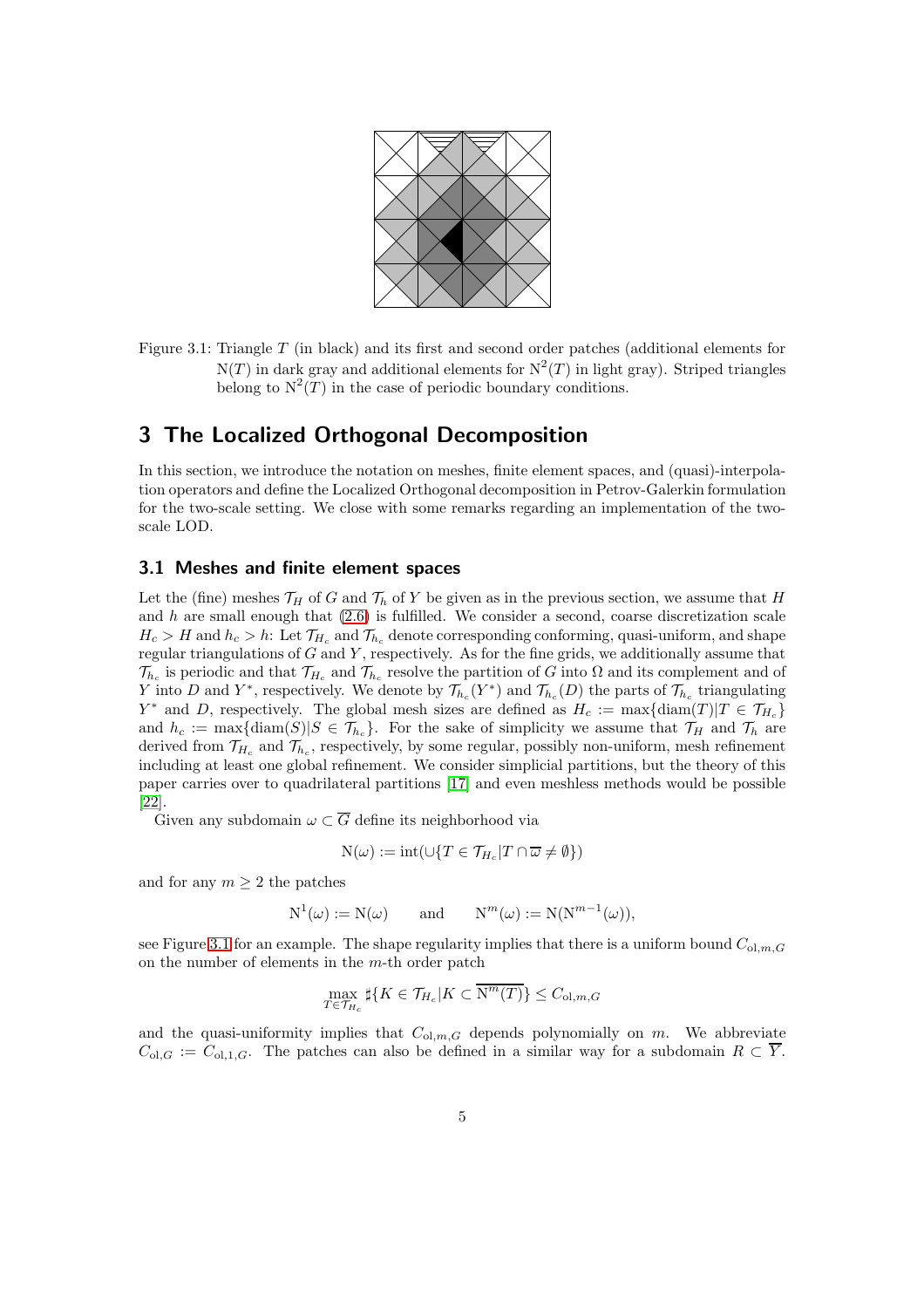Here, we split  $R = R_1 \cup R_2$  with  $R_1 = R \cap D$  and  $R_2 = R \cap Y^*$ , where  $R_1$  or  $R_2$  may be empty, and we write in short  $N^m(R) := N^m(R_1) \cup N^m(R_2)$ .  $N^m(R_1)$  is defined in the same way as before, in particular, it ends at the boundary  $\partial D$ . For the patch  $N^m(R_2)$  we interpret  $\overline{Y^*}$  as part of the torus. This implies that  $N^m(R_2)$  ends at the inner boundary  $\partial D$ , but is continued periodically over the outer boundary  $\partial Y$ . This means that also the striped triangles in Figure [3.1](#page-4-1) belong to the second patch for the periodic setting. We denote the overlap constants by  $C_{\text{ol,m},Y}$  and  $C_{\text{ol},Y}$ . By slight abuse of notation, we write  $N^m(\omega \times R) := N^m(\omega) \times N^m(R)$  for a subdomain  $\omega \times R \subset \overline{G} \times \overline{Y}$ .

We denote the conforming finite element triple space consisting of lowest order Lagrange elements with respect to the meshes  $\mathcal{T}_{H_c}$  and  $\mathcal{T}_{h_c}$  by  $\mathbf{V}_{H_c,h_c}$  as in the previous section. Again, we have  $\mathbf{V}_{H_c,h_c} := V_{H_c}^1 \times L^2(\Omega; \tilde{V}_{h_c}^1(Y^*)) \times L^2(\Omega; V_{h_c}^1(D))$  and we moreover note that  $\mathbf{V}_{H_c,h_c} \subset$  $V_{H,h} \subset \mathcal{H}.$ 

## 3.2 Quasi-interpolation

A key tool in the definition and the analysis is a bounded linear surjective (quasi)-interpolation operator  $I_{H_c,h_c}: V_{H,h} \to V_{H_c,h_c}$  that acts as a stable quasi-local projection in the following sense: It is a projection, i.e.  $I_{H_c,h_c} \circ I_{H_c,h_c} = I_{H_c,h_c}$ , and it is constructed as  $I_{H_c,h_c} :=$  $(\stackrel{\circ}{I_{H_c}},\stackrel{\circ}{I_{h_c}}^Y)$  $\{Y^*_{h_c}, I^D_{h_c}\}$ , where each (quasi)-interpolation operator fulfills the following. There exist constants  $C_{I_{H_c}}, C_{I_{h_c}^{\gamma*}}$ , and  $C_{I_{h_c}^D}$  such that for all  $\mathbf{v}_{H,h} := (v_H, v_{h,1}, v_{h,2}) \in \mathbf{V}_{H,h}$  and for all  $T \in \mathcal{T}_{H_c}$ ,  $S_1 \in \mathcal{T}_{h_c}(Y^*)$  and  $S_2 \in \mathcal{T}_{h_c}(D)$ 

$$
H_c^{-1} \|v_H - I_{H_c}(v_H)\|_T + \|\nabla I_{H_c}(v_H)\|_T \leq C_{I_{H_c}} \|\nabla v_H\|_{N(T)},
$$
  
\n
$$
h_c^{-1} \|v_{h,1} - I_{h_c}^{Y^*}(v_{h,1})\|_{T \times S_1} + \|\nabla_y I_{h_c}^{Y^*}(v_{h,1})\|_{T \times S_1} \leq C_{I_{H_c}^{Y^*}} \|\nabla_y v_{h,1}\|_{T \times N(S_1)},
$$
  
\n
$$
h_c^{-1} \|v_{h,2} - I_{h_c}^D(v_{h,2})\|_{T \times S_2} + \|\nabla_y I_{h_c}^D(v_{h,2})\|_{T \times S_2} \leq C_{I_{H_c}^D} \|\nabla_y v_{h,2}\|_{T \times N(S_2)}.
$$
\n(3.1)

<span id="page-5-0"></span>We abbreviate  $C_{\mathbf{I}} := \max\{C_{I_{H_c}}, C_{I_{H_c}^{\mathbf{Y}^*}}, C_{I_{H_c}^D}\}\.$  Under the mesh condition that  $k(H_c + h_c) \lesssim 1$ , this implies stability in the two-scale energy norm

<span id="page-5-1"></span>
$$
\|\mathbf{I}_{H_c,h_c}\mathbf{v}_{H,h}\|_e \le C_{\mathbf{I},e} \|\mathbf{v}_{H,h}\|_e \qquad \forall \mathbf{v}_{H,h} \in \mathbf{V}_{H,h}.\tag{3.2}
$$

The quasi-interpolation operator  $I_{H_c,h_c}$  is not unique: A different choice might lead to a different Localized Orthogonal Decomposition and this can even affect the practical performance of the method [\[37\]](#page-18-8). One popular choice is the concatenation of the  $l^2$  projection onto piece-wise polynomials and the Oswald interpolation operator. Other choices are discussed in [\[14,](#page-17-15) [38\]](#page-19-2). For the operators  $I_{h_{\alpha}}^{Y^*}$  $h_c^{Y^*}$  and  $I_{h_c}^D$  not that they only act with respect to the second variable y. For  $I_{h_c}^{Y^*}$  $h_c^{\gamma^*}$ , one can preserve periodicity as follows: The averaging process of the Oswald interpolation operator has to be continued over the periodic boundary (as for the patches before).

### 3.3 Definition of the LOD

The method approximates the discrete two-scale solution  $\mathbf{u}_{H,h} := (u_H, u_{h,1}, u_{h,2})$  to [\(2.5\)](#page-3-3) for given (fine) mesh sizes H, h. It is determined by the choice of the coarse mesh sizes  $H_c$  and  $h_c$ and the oversampling parameter m explained in the following. We assign to any  $(T, S_1, S_2) \in$  $\mathcal{T}_{H_c}\times \mathcal{T}_{h_c}(Y^*)\times \mathcal{T}_{h_c}(D)$  its m-th order patch  $G_T\times Y^*_S\times D_S:=\mathrm{N}^m(T)\times \mathrm{N}^m(S_1)\times \mathrm{N}^m(S_2)$  and define for any  $\mathbf{v}_{H,h} = (v_H, v_{h,1}, v_{h,2}), \psi_{H,h} = (\psi_H, \psi_{h,1}, \psi_{h,2}) \in \mathbf{V}_{H,h}$  the localized sesquilinear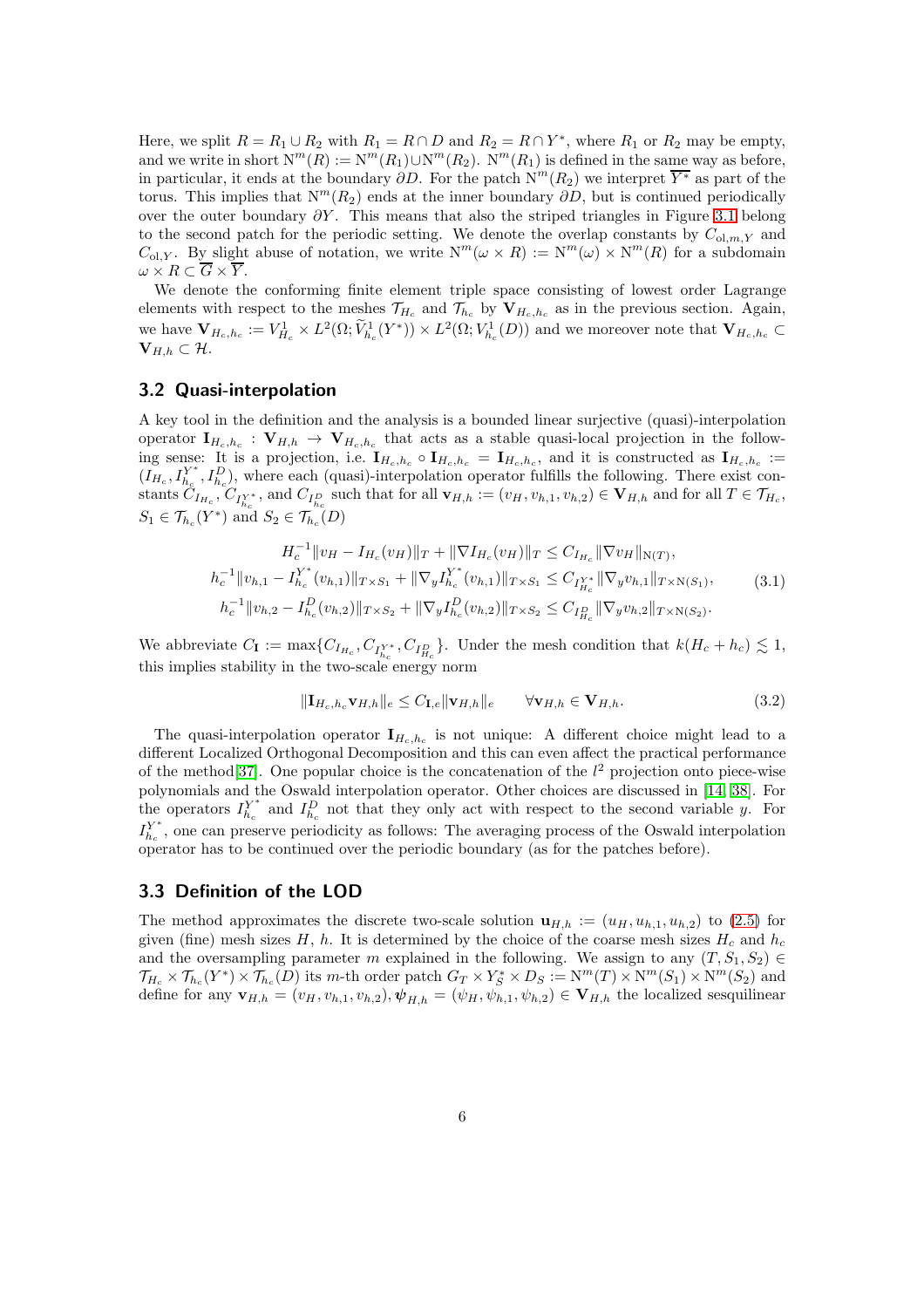form

$$
\mathcal{B}_{G_T \times Y_S}(\mathbf{v}_{H,h}, \psi_{H,h})
$$
\n
$$
:= (\varepsilon_e^{-1}(\nabla v_H + \nabla_y v_{h,1}), \nabla \psi_H + \nabla_y \psi_{h,1})_{(G_T \cap \Omega) \times Y_S^*} + (\varepsilon_i^{-1} \nabla_y v_{h,2}, \nabla_y \psi_{h,2})_{G_T \times D_S}
$$
\n
$$
+ (\nabla v_H, \nabla \psi_H)_{G_T \cap (G \setminus \overline{\Omega})} - k^2 (v_H + \chi_D v_{h,2}, \psi_H, + \chi_D \psi_{h,2})_{G_T \times Y_S}
$$
\n
$$
- ik(v_H, \psi_H)_{\partial G_T \cap \partial G}
$$

with  $Y_S := D_S \cup Y_S^*$ . For  $m = 0$  (i.e.  $N^m(T) = T$ ), we write  $\mathcal{B}_{T \times S}$  with  $S = S_1 \cup S_2$ . Note that the oversampling parameter does not have to be the same for  $G, Y^*$ , and  $D$ . We could as well introduce patches  $N^{m_0}(T) \times N^{m_1}(S_1) \times N^{m_2}(S_2)$ , but we choose  $m_0 = m_1 = m_2 =: m$  for simplicity of presentation and to improve readability.

We define the (truncated) finite element functions on the fine-scale meshes as

$$
V_H(G_T) := \{v_H \in V_H^1 | v_H = 0 \text{ outside } G_T\},
$$
  

$$
L^2(\Omega_T, \widetilde{V}_h^1(Y_S^*)) := \{v_{h,1} \in L^2(\Omega; \widetilde{V}_h^1(Y^*)) | v_{h,1} = 0 \text{ outside } (G_T \cap \Omega) \times (Y^*)_S\}
$$

and  $L^2(\Omega_T; V_h^1(D_S))$  in a similar way. Define the null space

$$
\mathbf{W}_{H,h}(G_T \times Y_S)
$$
  
 := { $\mathbf{w}_{H,h} \in V_H(G_T) \times L^2(\Omega_T; \tilde{V}_h(Y_S^*)) \times L^2(\Omega_T; V_h(D_S)) | \mathbf{I}_{H_c,h_c}(\mathbf{w}_{H,h}) = 0$ }

and note that  $\mathbf{W}_{H,h}(G_T \times Y_S) := W_H(G_T) \times L^2(\Omega; W_h(Y_S^*)) \times L^2(\Omega; W_h(D_S)),$  where  $W_H$ and Hote that  $W_{H,h}(ST \nightharpoonup TS) := W_H(GT) \nightharpoonup L$  (st,  $W_h(K_S) \nightharpoonup L$  (st,  $W_h(S)$ ), where  $W_H$ <br>and  $W_h$  are defined as the kernels of the corresponding (single) interpolation operators  $I_{H_C}$ and  $I_{h_0}^{Y^*}$  $Y_{h_c}^*$  and  $I_{h_c}^D$ , respectively. For given  $\mathbf{v}_{H_c,h_c} \in \mathbf{V}_{H_c,h_c}$  we define the localized correction  $\mathbf{Q}_m(\mathbf{v}_{H_c,h_c}):=(Q_m(v_{H_c}),Q_{m,1}(v_{h_c,1}),Q_{m,2}(v_{h_c,2}))$  as

$$
\mathbf{Q}_m(\mathbf{v}_{H_c,h_c}):=\sum_{(T,S_1,S_2)\in\mathcal{T}_{H_c}\times\mathcal{T}_{h_c}(Y^*)\times\mathcal{T}_{h_c}(D)}\mathbf{Q}_{T\times S,m}(\mathbf{v}_{H_c,h_c}|_{T\times S}),
$$

where  $\mathbf{Q}_{T\times S,m}(\mathbf{v}_{H_c,h_c}|_{T\times S}) \in \mathbf{W}_{H,h}(G_T\times Y_S)$  solves the following subscale corrector problem

$$
\mathcal{B}_{G_T \times Y_S}(\mathbf{w}, \mathbf{Q}_{T \times S, m}(\mathbf{v}_{H_c, h_c} |_{T \times S})) = \mathcal{B}_{T \times S}(\mathbf{w}, \mathbf{v}_{H_c, h_c}) \quad \forall \mathbf{w} \in \mathbf{W}_{H, h}(G_T \times Y_S).
$$
(3.3)

The space of test functions then reads

<span id="page-6-0"></span>
$$
\overline{\mathbf{V}}_{H_c,h_c,m}:=(1-\mathbf{Q}_m)(\mathbf{V}_{H_c,h_c})
$$

and can be written as triple

$$
\overline{\mathbf{V}}_{H_c,h_c,m} = \overline{V}_{H_c,m} \times L^2(\Omega; \overline{V}_{h_c,m}(Y^*)) \times L^2(\Omega; \overline{V}_{h_c,m}(D)).
$$

We emphasize that  $\dim V_{H_c,h_c,m} = \dim V_{H_c,h_c}$  is low-dimensional and the dimension does not depend on  $H$ ,  $h$ , or  $m$ .

<span id="page-6-2"></span>Definition 3.1. The two-scale Localized Orthogonal Decomposition in Petrov-Galerkin formulation seeks  $\mathbf{u}_{H_c,h_c} \in \mathbf{V}_{H_c,h_c}$  such that

<span id="page-6-1"></span>
$$
\mathcal{B}(\mathbf{u}_{H_c,h_c}, \overline{\psi}_{H_c,h_c}) = (g, \overline{\psi}_{H_c})_{\partial G} \qquad \forall \overline{\psi}_{H_c,h_c} := (\overline{\psi}_{H_c}, \overline{\psi}_{h_c,1}, \overline{\psi}_{h_c,2}) \in \overline{\mathbf{V}}_{H_c,h_c,m}.
$$
(3.4)

The error analysis will show that the choice  $k(H_c + h_c) \lesssim 1$  and  $m \approx \log k$  suffices to guarantee stability and quasi-optimality of the method, provided that the direct discretization [\(2.5\)](#page-3-3) (with mesh widths  $H, h$ ) is stable.

As discussed in [\[37\]](#page-18-8), further stable variants of the method are possible: The local subscale correction procedure can be applied to only the test functions, only the ansatz functions, or both ansatz and test functions.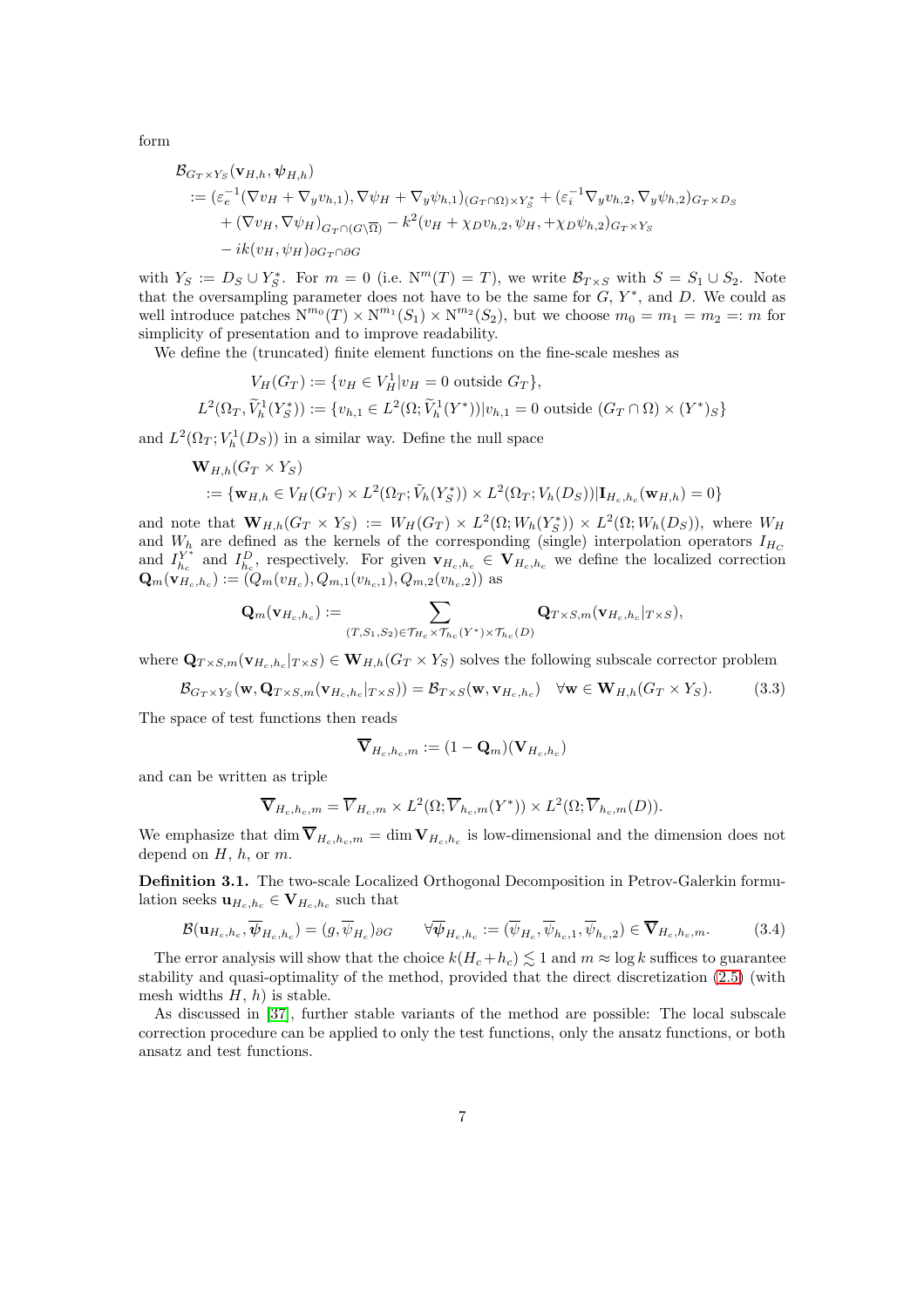#### 3.4 Remarks on implementation aspects

The present approach of the LOD exploits the two-scale structure of the underlying problem. In practice, one cannot work with the space triples such as  $V_{H_c,h_c}$ , but will look at each of the function spaces separately. The LOD consists of two main steps: First, the modified basis functions in  $V_{H_c,h_c,m}$  have to be determined, which includes the solution of the localized subscale corrector problems [\(3.3\)](#page-6-0). Second, the actual LOD-approximation is computed as solution to [\(3.4\)](#page-6-1). In this section, we explain how the computations in the macroscopic domain  $G$  and on the unit square  $Y$  can be decoupled in both steps. For general considerations on how to implement an LOD, for example algebraic realizations of the problems, we refer to [\[14\]](#page-17-15).

**Computation of modified bases.** We observe that due to the sesquilinearity of  $\beta$  the following linearity for the correction operators  $\mathbf{Q}_m$  holds

$$
\mathbf{Q}_m \mathbf{v}_{H_c,h_c} = \mathbf{Q}_m(v_{H_c},0,0) + \mathbf{Q}_m(0,v_{h_c,1},0) + \mathbf{Q}_m(0,0,v_{h_c,2})
$$
  
=  $(Q_m(v_{H_c}),0,0) + (0,Q_{m,1}(v_{h_c}),0) + (0,0,Q_{m,2}(v_{h_c,2})).$ 

This means that the corrections of the basis functions in  $V_{H_c}^1$ ,  $V_{H_c}^1(Y^*)$  and  $V_{h_c}^1(D)$  can be computed separately in the following way:

- 1. Choose a basis  $\{\lambda_x\}$  of  $V_{H_c}^1$ ,  $\{\lambda_{y,1}\}$  of  $\tilde{V}_{h_c}^1(Y^*)$  and  $\{\lambda_{y,2}\}$  of  $V_{h_c}^1(D)$ .
- 2. For each basis function  $\lambda_x$ ,  $\lambda_{y,1}$  and  $\lambda_{y,2}$  do
	- a) Find the solutions  $Q_{T\times S,m}(\lambda_x)$ ,  $Q_{T\times S,m,1}(\lambda_{y,1})$  and  $Q_{T\times S,m,2}(\lambda_{y,2})$  of the corrector problem [\(3.3\)](#page-6-0) for each  $T \in \mathcal{T}_{H_c}$ ,  $S_1 \in \mathcal{T}_{h_c}(Y^*)$  and  $S_2 \in \mathcal{T}_{h_c}(D)$ . This needs the determination of  $W_H(G_T)$ ,  $W_h(Y_S^*)$  and  $W_h(D_S)$ .
	- b) Build up the modified bases  $\overline{\lambda}_x$  of  $\overline{V}_{H_c,m}, \overline{\lambda}_{y,1}$  of  $\overline{V}_{h_c,m}(Y^*)$  and  $\overline{\lambda}_{y,2}$  of  $\overline{V}_{h_c,m}(D)$ via  $\overline{\lambda}_x := \lambda_x - \sum_{(T,S_1,S_2) \in \mathcal{T}_{H_c} \times \mathcal{T}_{h_c}(Y^*) \times \mathcal{T}_{h_c}(D)} Q_{T \times S,m}(\lambda_x)$ , etc.

Note that no communication between the basis functions on  $G, Y^*$ , and D is needed and therefore, the computation of the modified bases can be easily parallelized. Only if the parameters  $\varepsilon_i$  and  $\varepsilon_e$  are constant w.r.t. x as here, the corrections  $Q_{T \times S,m,1}$  and  $Q_{T \times S,m,2}$  are x-independent. Depending on the choice of the interpolation operator, Lagrange multipliers can be employed to decode that a function belongs to  $W_H$  or  $W_h$ , see [\[14\]](#page-17-15).

We can further decrease the computational complexity of the localized corrector problems by decoupling the integrals over G and Y and by reducing the number of correction problems. The potential gain of course hinges on (additional) structure of the parameters and the meshes with the following general observations:

- The corrections  $Q_{T\times S,m,1}$  and  $Q_{T\times S,m,2}$  only have to be computed for  $T \in \mathcal{T}_{H_c}$  with  $T \cap \Omega \neq \emptyset$ .
- It is sufficient to choose test functions of the form  $\mathbf{w} = (w, 0, 0)$  for  $Q_{T \times S,m}$ ,  $\mathbf{w} = (0, w_1, 0)$ for  $Q_{T\times S,m,1}$ , and  $\mathbf{w}=(0,0,w_2)$  for  $Q_{T\times S,m,2}$ .
- In the case of constant parameters  $\varepsilon_e$  and  $\varepsilon_i$ , the corrector problems for  $Q_{T\times S,m,1}$  and  $Q_{T \times S,m,2}$  include information on T only in form of the weights |T| and  $|\Omega_T|$ ; and the problems for  $Q_{T\times S,m}$  only depend on S in form of the weights  $|S_1|$  and  $|Y^*_S|$ .
- In case of structured meshes  $\mathcal{T}_{H_c}$  and  $\mathcal{T}_{h_c}$  and constant parameters, we can exploit symmetries to reduce the number of corrector problems [\[17\]](#page-17-11).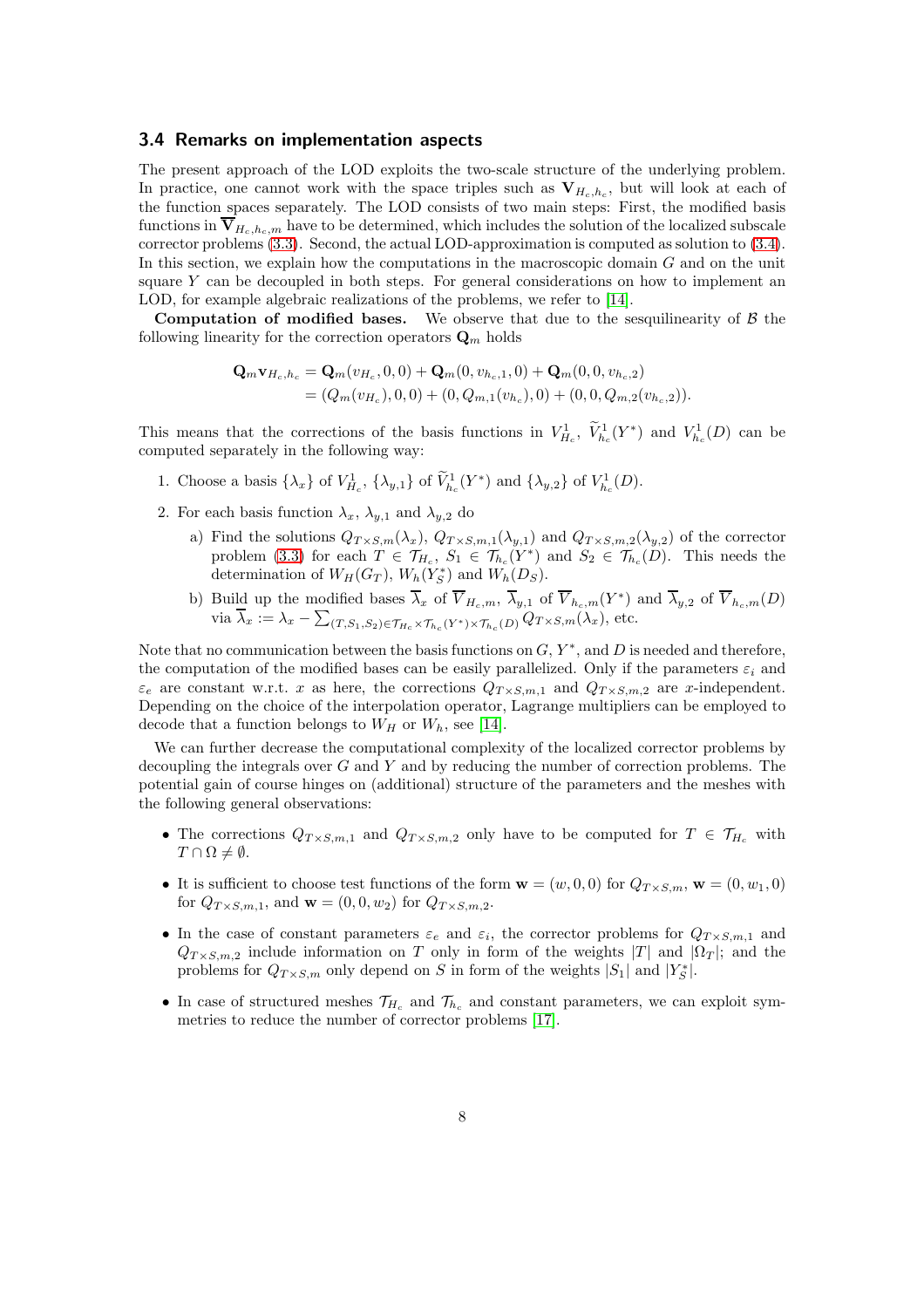Computation of the LOD-approximation. The LOD-approximation is defined as the solution to [\(3.4\)](#page-6-1). This problem is similar to the discrete two-scale equation [\(2.5\)](#page-3-3), only the test functions have been modified. Therefore, the LOD-approximation can be re-interpreted as an HMMapproximation with modified test functions and corrector problems. To be more explicit,  $\mathbf{u}_{H_h,h_h} \in$  $\mathbf{V}_{H_c,h_c}$  from Definition [3.1](#page-6-2) can be characterized as  $\mathbf{u}_{H_c,h_c} = (u_{H_c}, K_{h_c,1}(u_{H_c}), K_{h_c,2}(u_{H_c}))$ , where  $u_{H_c} \in V_{H_c}^1$  is the solution to a HMM with modified test functions and the corrections  $K_{h_c,1}(u_{H_c})$ and  $K_{h_c,2}(u_{H_c})$  are computed from  $u_{H_c}$  and its reconstructions as described in [\[35\]](#page-18-3); see also [\[34,](#page-18-15) [21\]](#page-18-16) for similar reformulations in different settings. The HMM with modified test functions involves the following two steps:

- 1. Solve the cell problems for the reconstructions  $R_1$  and  $R_2$  around each quadrature point of the macroscopic triangulation  $\mathcal{T}_{H_c}$  using test functions in  $\overline{V}_{h_c,m}(Y^*)$  and  $\overline{V}_{h_c,m}(D)$ .
- 2. Assemble the macroscopic sesquilinear form  $B_H$  with the computed reconstructions and the test functions in  $\overline{V}_{H_c,m}$ .

Note that the reconstructions  $R_1$  and  $R_2$  as well as the fine-scale correctors  $K_{h,1}$  and  $K_{h,2}$  are different from those in [\[35\]](#page-18-3) because of the modified test functions. This reformulation of the LOD-approximation as solution to a (modified) HMM decouples the computations on Y and G and no function triple spaces have to be considered. This is one great advantage of the present Petrov-Galerkin ansatz for the LOD in comparison to a Galerkin ansatz: We only need to compute reconstructions of standard Lagrange basis functions in  $V_{H_c}^1$ , but not of the basis functions in  $\overline{V}_{H_c,m}$ .

# <span id="page-8-0"></span>4 Error analysis

The error analysis is based on the observation that the localized subscale corrector problems [\(3.3\)](#page-6-0) can be seen as perturbation of idealized subscale problems posed on the whole domain  $G \times Y$ . So let us introduce idealized counterparts of the correction operators  $\mathbf{Q}_{T\times S,m}$  and  $\mathbf{Q}_m$  where the patch  $G_T \times Y_S$  equals  $G \times Y$ , roughly speaking " $m = \infty$ ". Define the null space

$$
\mathbf{W}_{H,h} := W_H \times L^2(\Omega; W_h(Y^*)) \times L^2(\Omega; W_h(D)) := \{ \mathbf{v}_{H,h} \in \mathbf{V}_{H,h} | \mathbf{I}_{H_c,h_c}(\mathbf{v}_{H,h}) = 0 \}.
$$

For any  $\mathbf{v}_{H,h} \in \mathbf{V}_{H,h}$ , the idealized element corrector problem seeks  $\mathbf{Q}_{T \times S, \infty} \mathbf{v}_{H,h} \in \mathbf{W}_{H,h}$  such that

<span id="page-8-3"></span>
$$
\mathcal{B}(\mathbf{w}, \mathbf{Q}_{T \times S, \infty} \mathbf{v}_{H,h}) = \mathcal{B}_{T \times S}(\mathbf{w}, \mathbf{v}_{H,h}) \qquad \forall \mathbf{w} \in \mathbf{W}_{H,h}, \tag{4.1}
$$

and we define

<span id="page-8-4"></span>
$$
\mathbf{Q}_{\infty}(\mathbf{v}_{H,h}) := \sum_{(T,S_1,S_2) \in \mathcal{T}_{H_c} \times \mathcal{T}_{h_c}(Y^*) \times \mathcal{T}_{h_c}(D)} \mathbf{Q}_{T \times S, \infty}(\mathbf{v}_{H,h}).
$$
\n(4.2)

The following result implies the well-posedness of the idealized corrector problems.

<span id="page-8-2"></span>Lemma 4.1. Under the assumption

<span id="page-8-1"></span>
$$
k(C_{I_{H_c}}\sqrt{C_{ol,G}}H_c + C_{I_{h_c}^D}\sqrt{C_{ol,Y}}h_c) \leq \sqrt{C_{\min}/2},
$$
\n(4.3)

we have for all  $\mathbf{w}_{h,h} := (w_H, w_{h,1}, w_{h,2}) \in \mathbf{W}_{H,h}$  the following equivalence of norms

 $||(w_H, w_{h,1}, w_{h,2})||_{1,e} \le ||(w_H, w_{h,2}, w_{h,2})||_e \le \sqrt{1 + C_{\min}/2} ||(w_H, w_{h,1}, w_{h,2})||_{1,e},$ and coercivity

 $C_{\min}/2 \, ||(w_H, w_{h,1}, w_{h,2})||_{1,e}^2 \leq \text{Re}\,\mathcal{B}(\mathbf{w}_{H,h}, \mathbf{w}_{H,h}),$ 

where the H<sup>1</sup>-semi norm  $\|\cdot\|_{1,e}$  is defined in [\(2.3\)](#page-3-4).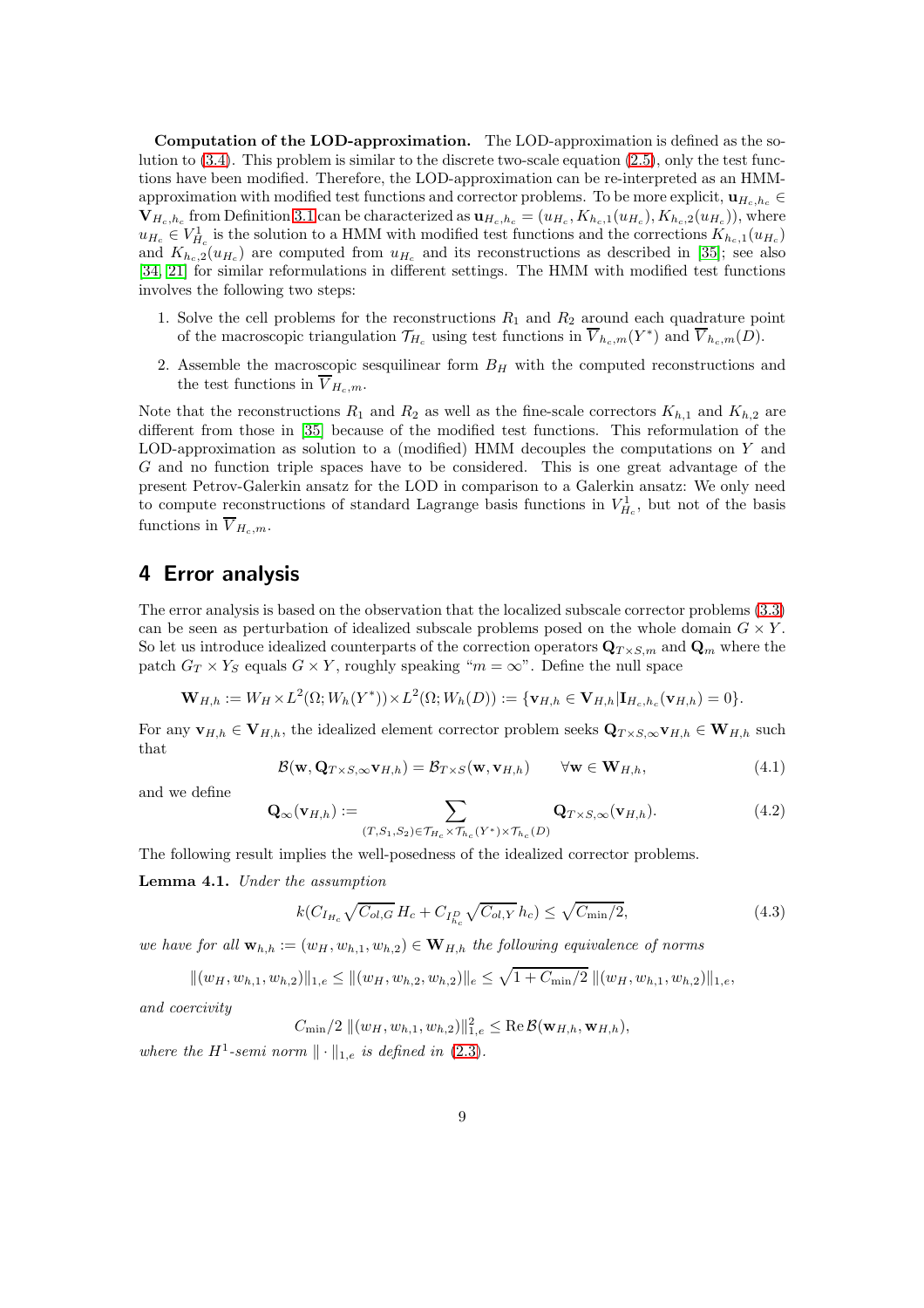*Proof.* The essential observation is that for any  $(w_h, w_{h,1}, w_{h,2}) \in W_{H,h}$  the property of the quasi-interpolation operators [\(3.1\)](#page-5-0) implies that

$$
k^{2} \|w_{H} + \chi_{D} w_{h,2}\|_{G\times Y}^{2}
$$
  
\n
$$
\leq k^{2} ( \|w_{H}\|_{G} + \|w_{h,2}\|_{G\times D} )^{2}
$$
  
\n
$$
= k^{2} ( \|w_{H} - I_{H_{c}}(w_{H})\|_{G} + \|w_{h,2} - I_{h_{c}}^{D}(w_{h,2})\|_{G\times D} )^{2}
$$
  
\n
$$
\leq k^{2} (H_{c} C_{I_{H_{c}}} \sqrt{C_{ol,G}} \| \nabla w_{H} \|_{G} + h_{c} C_{I_{h_{c}}} \sqrt{C_{ol,Y}} \| \nabla_{y} w_{h,2} \|_{G\times D} )^{2}.
$$

This directly yields the equivalence of norms on  $W_{H,h}$  under the resolution condition [\(4.3\)](#page-8-1). For the coercivity we observe that

Re 
$$
\mathcal{B}(\mathbf{w}_{H,h}, \mathbf{w}_{H,h}) \geq C_{\min} ||\mathbf{w}_{H,h}||_{1,e}^2 - k^2 ||w_H + \chi_D w_{h,2}||_{G \times Y}^2
$$
.

As the sesquilinear form  $\beta$  is also continuous (see Lemma [2.1\)](#page-3-1), Lemma [4.1](#page-8-2) implies that the idealized corrector problem [\(4.1\)](#page-8-3) is well-posed and that the idealized correctors  $\mathbf{Q}_{\infty}$  defined by [\(4.2\)](#page-8-4) are continuous w.r.t. the two-scale energy norm

$$
\|\mathbf{Q}_{\infty}(\mathbf{v}_{H,h})\|_{e} \leq C_{\mathbf{Q}} \|\mathbf{v}_{H,h}\|_{e} \quad \text{for all} \quad \mathbf{v}_{H,h} \in \mathbf{V}_{H,h}.
$$

Since the inclusion  $W_{H,h}(G_T \times Y_S) \subset W_{H,h}$  holds, the well-posedness result carries over to the localized corrector problems [\(3.3\)](#page-6-0) with the same constant.

The proof of the well-posedness of the two-scale LOD in Petrov-Galerkin formulation [\(3.4\)](#page-6-1) relies on the fact that  $(Q_{\infty} - Q_m)(v)$  decays exponentially with the distance from supp(v). The difference between idealized and localized correctors is quantified in the next theorem. The proof is given in Section [5](#page-12-0) and is based on the observation that  $\mathbf{Q}_{\infty}(\mathbf{v}|_{T\times S})$  decays exponentially with distance from  $T \times S$ .

<span id="page-9-1"></span>**Theorem 4.2.** Under the resolution condition [\(4.3\)](#page-8-1) there exist constants  $C_1$ ,  $C_2$ , and  $0 < \beta < 1$ , independent of  $H_c$ ,  $h_c$ ,  $H$ , and  $h$ , such that for any  $\mathbf{v}_{H_c,h_c} \in \mathbf{V}_{H_c,h_c}$ , any  $(T, S_1, S_2) \in \mathcal{T}_{H_c} \times$  $\mathcal{T}_{h_c}(Y^*) \times \mathcal{T}_{h_c}(D)$  and any  $m \in \mathbb{N}$  it holds

$$
\|(\mathbf{Q}_{T\times S,\infty} - \mathbf{Q}_{T\times S,m})(\mathbf{v}_{H_c,h_c})\|_{1,e} \le C_1\beta^m \|\mathbf{v}_{H_c,h_c}\|_{1,e,T\times S},\tag{4.4}
$$

<span id="page-9-4"></span><span id="page-9-3"></span>
$$
\|(\mathbf{Q}_{\infty}-\mathbf{Q}_m)(\mathbf{v}_{H_c,h_c})\|_{1,e} \leq C_2(\sqrt{C_{ol,m,G}} + \sqrt{C_{ol,m,Y}})\beta^m \|\mathbf{v}_{H_c,h_c}\|_{1,e}.
$$
 (4.5)

The stability of the LOD requires the coupling of the oversampling parameter  $m$  to the stability-/inf-sup-constant of the HMM. Therefore, we assume that  $H$  and  $h$  are small enough that  $(2.6)$  holds.

<span id="page-9-2"></span>Theorem 4.3 (Well-posedness of the LOD). Under the resolution conditions [\(4.3\)](#page-8-1) and [\(2.6\)](#page-3-0) and the following oversampling condition

<span id="page-9-0"></span>
$$
m \ge \frac{(q+1)\log(k) + \log(2C_2C_1C_{\text{I},e}C_{\text{HMM}}C_B\sqrt{1 + C_{\text{min}}/2}(\sqrt{C_{\text{ol},m,G}} + \sqrt{C_{\text{ol},m,Y}}))}{|\log(\beta)|},\tag{4.6}
$$

the two-scale LOD [\(3.4\)](#page-6-1) is well-posed and with the constant  $C_{\text{LOD}} := 2C_{\text{HMM}}C_{I,e}^2(1+C_{\mathbf{Q}})$  it holds

$$
(C_{\text{LOD}} k^{q+1})^{-1} \leq \inf_{\mathbf{v}_{H_c,h_c} \in \mathbf{V}_{H_c,h_c}} \sup_{\overline{\boldsymbol{\psi}}_{H_c,h_c} \in \overline{\mathbf{V}}_{H_c,h_c,m}} \frac{\text{Re}\,\mathcal{B}(\mathbf{v}_{H_c,h_c},\boldsymbol{\psi}_{H_c,h_c})}{\|\mathbf{v}_{H_c,h_c}\|_e \|\overline{\boldsymbol{\psi}}_{H_c,h_c}\|_e}.
$$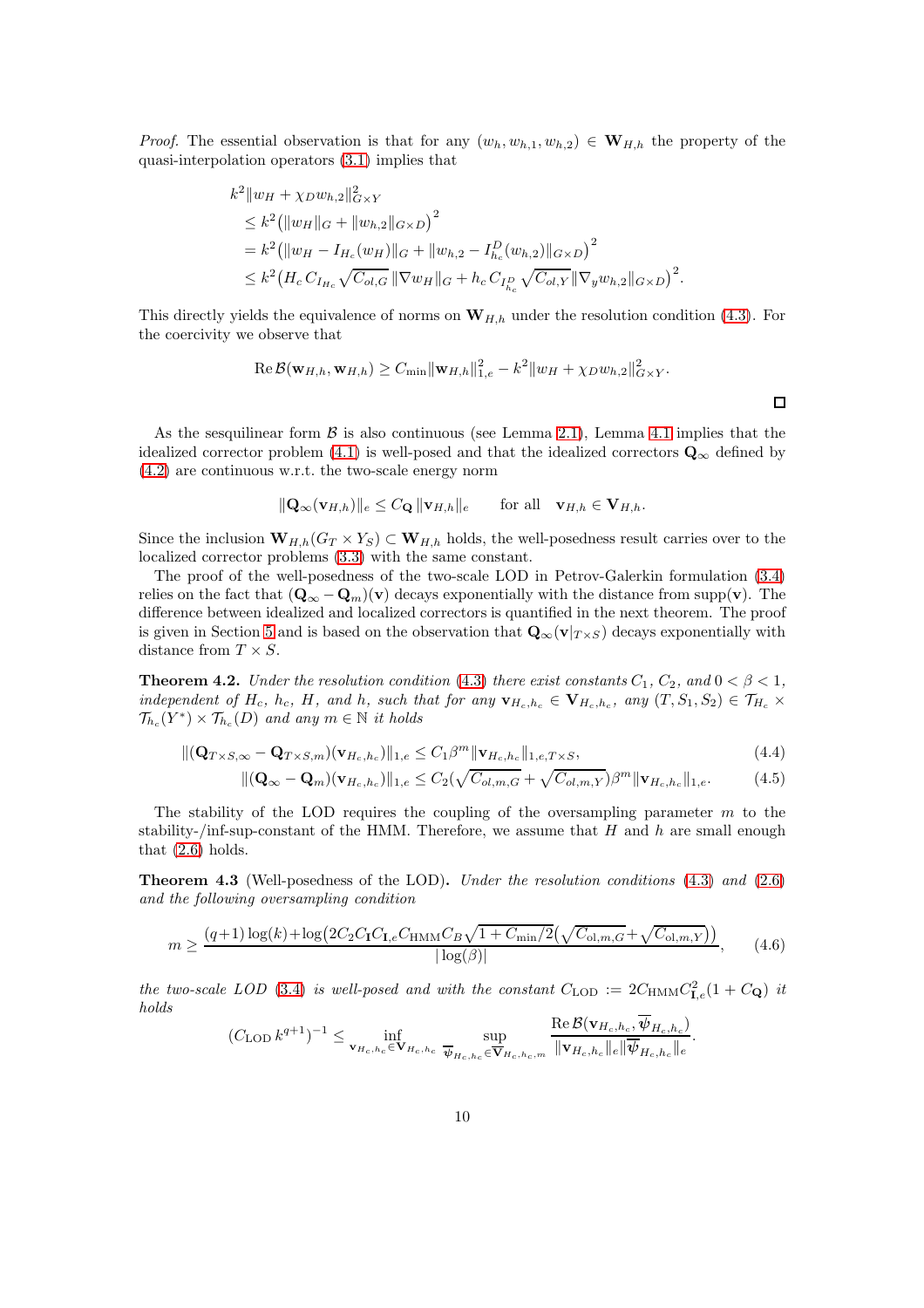As  $C_{\text{ol},m,G}$  and  $C_{\text{ol},m,Y}$  grow at most polynomially with m because of the quasi-uniformity of  $\mathcal{T}_{H_c}$  and  $\mathcal{T}_{h_c}$ , condition [\(4.6\)](#page-9-0) is indeed satisfiable and the choice of the oversampling parameter  $m$  will be dominated by the logarithm of the wave number.

*Proof.* Let  $\mathbf{v}_{H_c,h_c} \in \mathbf{V}_{H_c,h_c}$  be given. From [\(2.6\)](#page-3-0) we infer that there is  $\psi \in \mathbf{V}_{H,h}$  such that

$$
\operatorname{Re} \mathcal{B}(\mathbf{v}_{H_c,h_c}-(\mathbf{Q}_{\infty}(\mathbf{v}_{H_c,h_c}^*))^*,\psi) \geq (C_{\operatorname{HMM}}^{-1}k^{-(q+1)}) \|\mathbf{v}_{H_c,h_c}-(\mathbf{Q}_{\infty}(\mathbf{v}_{H_c,h_c}^*))^*\|_e \|\psi\|_e.
$$

It follows from the structure of the sesquilinear form  $\mathcal{B}$  that  $(\mathbf{Q}_{\infty}(\mathbf{v}_{H_c,h_c}^*))^*$  solves the following adjoint corrector problem

$$
\mathcal B((\mathbf Q_\infty(\mathbf v^*_{H_c,h_c}))^*,\mathbf w)=\mathcal B(\mathbf v_{H_c,h_c},\mathbf w)\qquad\forall\mathbf w\in\mathbf W_{H,h}.
$$

Let  $\psi_{H_c,h_c} := (1 - \mathbf{Q}_m) \mathbf{I}_{H_c,h_c} \psi \in \mathbf{V}_{H_c,h_c,m}$ . It obviously holds that

<span id="page-10-0"></span>
$$
\mathcal{B}(\mathbf{v}_{H_c,h_c},\overline{\boldsymbol{\psi}}_{H_c,h_c}) = \mathcal{B}(\mathbf{v}_{H_c,h_c},(1-\mathbf{Q}_{\infty})\mathbf{I}_{H_c,h_c}\boldsymbol{\psi}) + \mathcal{B}(\mathbf{v}_{H_c,h_c},(\mathbf{Q}_{\infty}-\mathbf{Q}_m)\mathbf{I}_{H_c,h_c}\boldsymbol{\psi}).
$$
 (4.7)

Since  $\mathbf{Q}_{\infty}$  is a projection onto  $\mathbf{W}_{H,h}$  and  $(1-\mathbf{I}_{H_c,h_c})\psi \in \mathbf{W}_{H,h}$ , we have  $(1-\mathbf{Q}_{\infty})(1-\mathbf{I}_{H_c,h_c})\psi =$ 0 and thus,  $(1 - \mathbf{Q}_{\infty})\mathbf{I}_{H_c,h_c}\boldsymbol{\psi} = (1 - \mathbf{Q}_{\infty})\boldsymbol{\psi}$ . The solution property of  $(\mathbf{Q}_{\infty}(\mathbf{v}_{H_c,h_c}^*))^*$  and the definition of  $\mathbf{Q}_{\infty}$  in [\(4.1\)](#page-8-3)–[\(4.2\)](#page-8-4) gives

$$
\begin{split} \mathcal{B}((\mathbf{Q}_\infty(\mathbf{v}^*_{H_c,h_c}))^*,\boldsymbol{\psi}) &= \mathcal{B}((\mathbf{Q}_\infty(\mathbf{v}^*_{H_c,h_c}))^*,\mathbf{Q}_\infty\boldsymbol{\psi}) + \mathcal{B}((\mathbf{Q}_\infty(\mathbf{v}^*_{H_c,h_c}))^*,(1-\mathbf{Q}_\infty)\boldsymbol{\psi}) \\ &= \mathcal{B}(\mathbf{v}_{H_c,h_c},\mathbf{Q}_\infty\boldsymbol{\psi}). \end{split}
$$

Hence, we obtain

$$
\operatorname{Re}\mathcal{B}(\mathbf{v}_{H_c,h_c},(1-\mathbf{Q}_{\infty})\mathbf{I}_{H_c,h_c}\boldsymbol{\psi}) = \operatorname{Re}\mathcal{B}(\mathbf{v}_{H_c,h_c} - (\mathbf{Q}_{\infty}(\mathbf{v}_{H_c,h_c}^*))^*,\boldsymbol{\psi})
$$
  

$$
\geq (C_{\operatorname{HMM}}k^{q+1})^{-1} \|\mathbf{v}_{H_c,h_c} - (\mathbf{Q}_{\infty}(\mathbf{v}_{H_c,h_c}^*))^*\|_e \|\boldsymbol{\psi}\|_e.
$$

Furthermore, the estimate [\(3.2\)](#page-5-1) implies

$$
\|\mathbf{v}_{H_c,h_c}\|_e = \|\mathbf{I}_{H_c,h_c}(\mathbf{v}_{H_c,h_c} - (\mathbf{Q}_{\infty}(\mathbf{v}_{H_c,h_c}^*))^*)\|_e \leq C_{\mathbf{I},e} \|\mathbf{v}_{H_c,h_c} - (\mathbf{Q}_{\infty}(\mathbf{v}_{H_c,h_c}^*))^*\|_e
$$

and

$$
\|\overline{\boldsymbol \psi}_{H_c,h_c}\|_e \leq C_{{\bf I},e}(1+C_{\bf Q})\, \|\boldsymbol \psi\|_e.
$$

The second term on the right-hand side of [\(4.7\)](#page-10-0) satisfies with Lemma [4.1](#page-8-2) and Theorem [4.2](#page-9-1) that

$$
|\mathcal{B}(\mathbf{v}_{H_c,h_c},(\mathbf{Q}_{\infty}-\mathbf{Q}_m)\mathbf{I}_{H_c,h_c}\psi)|
$$
  
\n
$$
\leq \sqrt{1+C_{\min}/2} \, C_B \, \|(\mathbf{Q}_{\infty}-\mathbf{Q}_m)\mathbf{I}_{H_c,h_c}\psi\|_{1,e} \, \|\mathbf{v}_{H_c,h_c}\|_e
$$
  
\n
$$
\leq \sqrt{1+C_{\min}/2} \, C_B C_2 \big(\sqrt{C_{\text{ol},m,G}} + \sqrt{C_{\text{ol},m,Y}}\big)\beta^m C_{\mathbf{I}} \, \|\psi\|_e \, \|\mathbf{v}_{H_c,h_c}\|_e.
$$

Altogether, this yields

$$
\begin{split} &\text{Re}\,\mathcal{B}(\mathbf{v}_{H_c,h_c},\overline{\psi}_{H_c,h_c})\\ &\geq \Big(\frac{1}{C_{\mathbf{I},e}C_{\text{HMM}}k^4}-\sqrt{1+C_{\text{min}}/2}\,C_B C_2\big(\sqrt{C_{ol,m,G}}+\sqrt{C_{ol,m,Y}}\big)\beta^m C_{\mathbf{I}}\big)\\ &\quad\cdot\|\mathbf{v}_{H_c,h_c}\|_e\,\|\psi\|_e\\ &\geq \Big(\frac{1}{C_{\mathbf{I},e}C_{\text{HMM}}k^4}-\sqrt{1+C_{\text{min}}/2}\,C_B C_2\big(\sqrt{C_{ol,m,G}}+\sqrt{C_{ol,m,Y}}\big)\beta^m C_{\mathbf{I}}\Big)\\ &\quad\cdot\frac{1}{C_{\mathbf{I},e}(1+C_{\mathbf{Q}})}\,\|\mathbf{v}_{H_c,h_c}\|_e\,\|\overline{\psi}_{H_c,h_c}\|_e. \end{split}
$$

Hence, the condition [\(4.6\)](#page-9-0) implies the assertion.

 $\Box$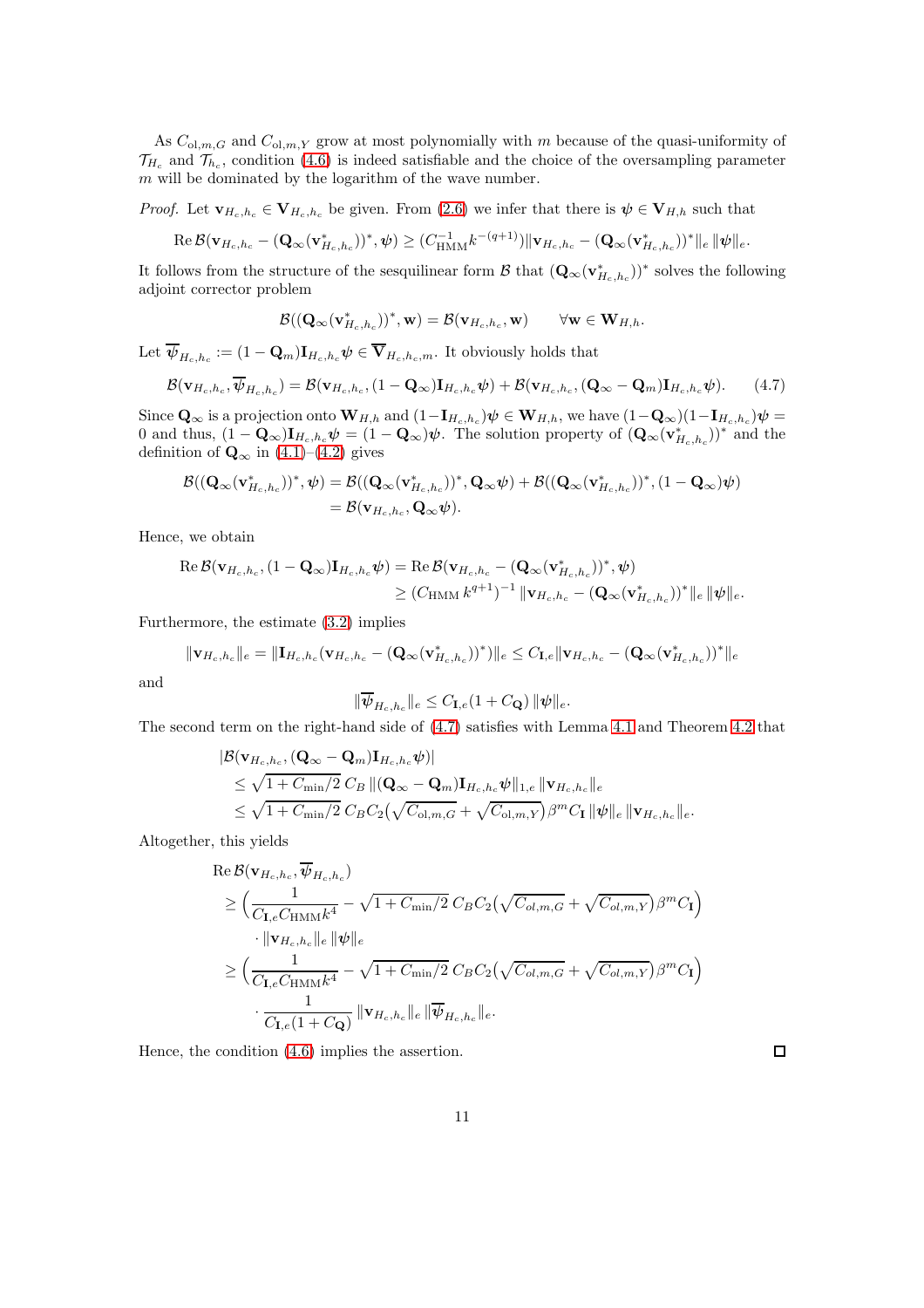<span id="page-11-0"></span>Remark 4.4 (Adjoint problem). Under the assumption of Theorem [4.3,](#page-9-2) problem [\(3.4\)](#page-6-1) is wellposed. Thus, it follows from a dimension argument that also the adjoint problem to [\(3.4\)](#page-6-1) is well-posed with the same stability constant as in Theorem [4.3,](#page-9-2) cf. [\[17,](#page-17-11) Remark 1].

<span id="page-11-3"></span>**Theorem 4.5** (Quasi-optimality). Under the resolution conditions  $(4.3)$  and  $(2.6)$  and the oversampling conditions [\(4.6\)](#page-9-0) and

<span id="page-11-2"></span>
$$
m \ge ((q+1)\log(k) + \log(2\sqrt{1 + C_{\min}/2} C_B^2 C_2 C_{\text{LOD}}))/|\log(\beta)|,
$$
\n(4.8)

the LOD-approximation  $\mathbf{u}_{H_c,h_c}$ , solution to [\(3.4\)](#page-6-1), and the solution  $\mathbf{u}_{H,h}$  of the direct discretization [\(2.5\)](#page-3-3) satisfy

$$
\|\mathbf{u}_{H,h} - \mathbf{u}_{H_c,h_c}\|_e \leq C \min_{\mathbf{v}_{H_c,h_c} \in \mathbf{V}_{H_c,h_c}} \|\mathbf{u}_{H,h} - \mathbf{v}_{H_c,h_c}\|_e
$$

with a generic constant C depending only on  $C_{I,e}$ .

*Proof.* Let  $e := \mathbf{u}_{H,h} - \mathbf{u}_{H_c,h_c}$ . We prove that  $||e||_e \leq 2||(1 - \mathbf{I}_{H_c,h_c})\mathbf{u}_{H,h}||_e$ , which gives the assertion because  $I_{H_c,h_c}$  is a projection. By the triangle inequality and the fact that  $I_{H_c,h_c}$  is a projection onto  $\mathbf{V}_{H_c,h_c}$ , we obtain

$$
\|\mathbf{e}\|_e \leq \| (1 - \mathbf{I}_{H_c, h_c}) \mathbf{u}_{H, h} \|_e + \| \mathbf{I}_{H_c, h_c} \mathbf{e} \|_e,
$$

so that it only remains to bound the second term on the right-hand side. The proof employs a standard duality argument, the stability of the idealized method and the fact that the actual two-scale LOD can be seen as a perturbation of the idealized method. Let  $\mathbf{z}_{H_c,h_c} \in \mathbf{V}_{H_c,h_c}$  be the solution to the dual problem

$$
\mathcal{B}(\boldsymbol{\psi}_{H_c,h_c},(1-\mathbf{Q}_\infty)\mathbf{z}_{H_c,h_c})=(\boldsymbol{\psi}_{H_c,h_c},\mathbf{I}_{H_c,h_c}\mathbf{e})_e\qquad\forall \boldsymbol{\psi}_{H_c,h_c}\in\mathbf{V}_{H_c,h_c},
$$

where  $(\cdot, \cdot)_e$  denotes the scalar product which induces the two-scale energy norm [\(2.2\)](#page-2-2). This adjoint problem is uniquely solvable as explained in Remark [4.4.](#page-11-0) Choosing the test function  $\psi_{H_c,h_c} = \mathbf{I}_{H_c,h_c} \mathbf{e}$  implies

$$
\begin{split} \|\mathbf{I}_{H_c,h_c}\mathbf{e}\|_e^2 &= \mathcal{B}(\mathbf{I}_{H_c,h_c}\mathbf{e}, (1-\mathbf{Q}_{\infty})\mathbf{z}_{H_c,h_c}) \\ &= \mathcal{B}(\mathbf{I}_{H_c,h_c}\mathbf{e}, (\mathbf{Q}_m - \mathbf{Q}_{\infty})\mathbf{z}_{H_c,h_c}) + \mathcal{B}(\mathbf{I}_{H_c,h_c}\mathbf{e}, (1-\mathbf{Q}_m)\mathbf{z}_{H_c,h_c}). \end{split} \tag{4.9}
$$

<span id="page-11-1"></span>Since  $(1 - \mathbf{Q}_m)\mathbf{z}_{H_c,h_c} \in \overline{\mathbf{V}}_{H_c,h_c,m}$  by definition, we have the Galerkin orthogonality

$$
\mathcal{B}(\mathbf{u}_{H,h}-\mathbf{u}_{H_c,h_c},(1-\mathbf{Q}_m)\mathbf{z}_{H_c,h_c})=0.
$$

Using this orthogonality and the fact that  $\mathbf{I}_{H_c,h_c} \mathbf{u}_{H,h} - \mathbf{u}_{H,h} \in \mathbf{W}_{H,h}$  together with the definition of  $\mathbf{Q}_{\infty}$  [\(4.1\)](#page-8-3)–[\(4.2\)](#page-8-4) implies for the second term

$$
\mathcal{B}(\mathbf{I}_{H_c,h_c}\mathbf{e},(1-\mathbf{Q}_m)\mathbf{z}_{H_c,h_c})=\mathcal{B}(\mathbf{I}_{H_c,h_c}\mathbf{u}_{H,h}-\mathbf{u}_{H,h},(1-\mathbf{Q}_m)\mathbf{z}_{H_c,h_c})\\ =\mathcal{B}(\mathbf{I}_{H_c,h_c}\mathbf{u}_{H,h}-\mathbf{u}_{H,h},(\mathbf{Q}_\infty-\mathbf{Q}_m)\mathbf{z}_{H_c,h_c}).
$$

Now the first and the (modified) second term of [\(4.9\)](#page-11-1) are similar and can be treated with the same procedure. First, we note that  $(Q_{\infty} - Q_m)z_{H_c,h_c} \in W_{H,h}$ . Applying Lemma [4.1](#page-8-2) and then the decay estimate [\(4.5\)](#page-9-3) from Theorem [4.2,](#page-9-1) we obtain (for the second term)

$$
|\mathcal{B}(\mathbf{I}_{H_c,h_c}\mathbf{u}_{H,h} - \mathbf{u}_{H,h},(\mathbf{Q}_{\infty} - \mathbf{Q}_m)\mathbf{z}_{H_c,h_c})|
$$
  
\n
$$
\leq \sqrt{1 + C_{\min}/2} C_B ||(1 - \mathbf{I}_{H_c,h_c})\mathbf{u}_{H,h}||_e ||(\mathbf{Q}_{\infty} - \mathbf{Q}_m)\mathbf{z}_{H_c,h_c}||_{1,e}
$$
  
\n
$$
\leq \sqrt{1 + C_{\min}/2} C_B C_2 (\sqrt{C_{ol,m,G}} + \sqrt{C_{ol,m,Y}}) \beta^m ||(1 - \mathbf{I}_{H_c,h_c})\mathbf{u}_{H,h}||_e ||\mathbf{z}_{H_c,h_c}||_{1,e}.
$$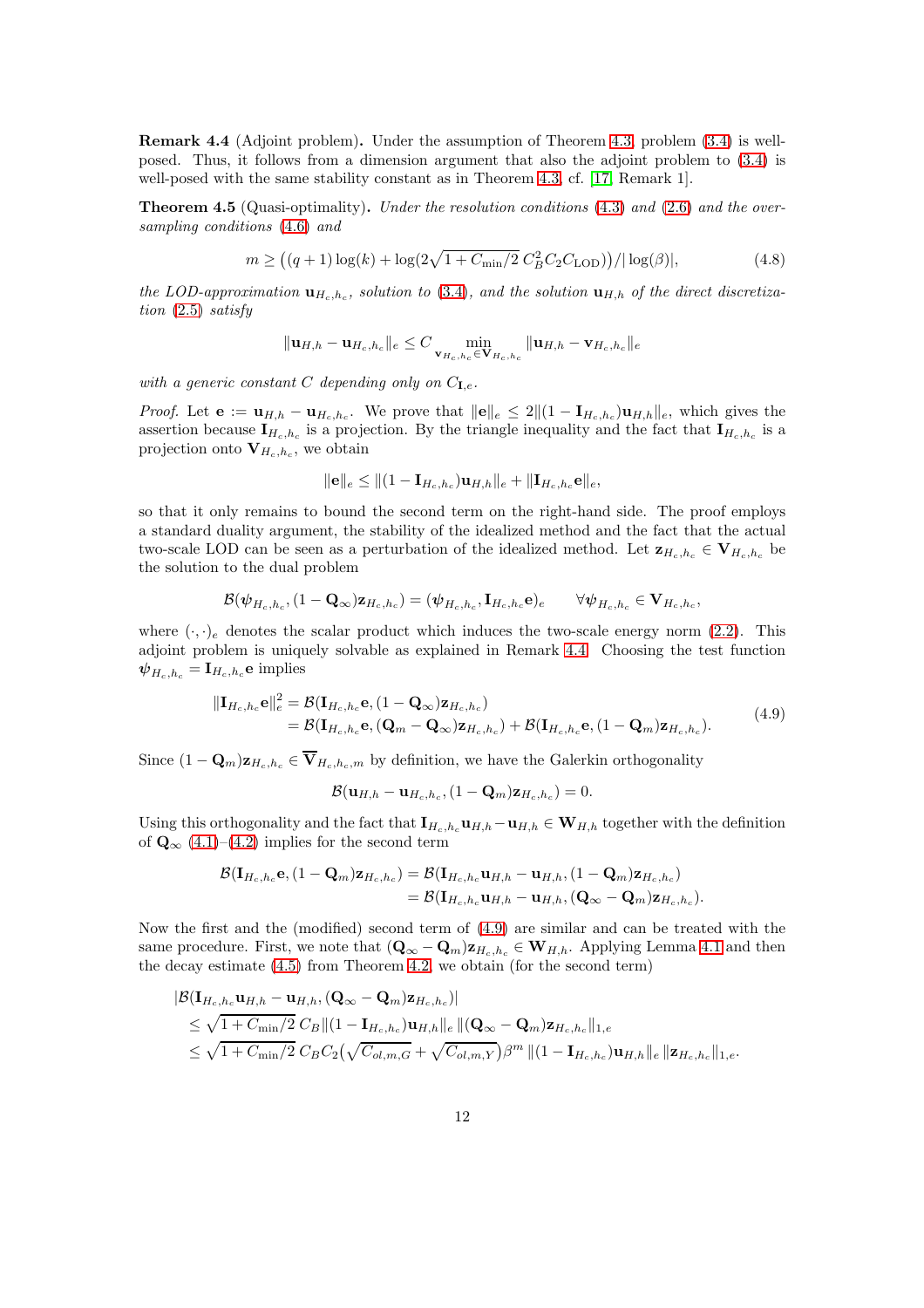The stability of the adjoint problem from Remark [4.4](#page-11-0) implies

$$
\|\mathbf{z}_{H_c,h_c}\|_{1,e} \leq C_{\text{LOD}} k^{q+1} C_B \|\mathbf{I}_{H_c,h_c} \mathbf{e}\|_e.
$$

Thus, we obtain for [\(4.9\)](#page-11-1) after division by  $\|\mathbf{I}_{H_c,h_c}e\|_e$  that

$$
\|\mathbf{I}_{H_c,h_c}\mathbf{e}\|_e \leq \sqrt{1+C_{\min}/2} \ C_B^2 C_2 \left(\sqrt{C_{ol,m,G}} + \sqrt{C_{ol,m,Y}}\right) \beta^m C_{\text{LOD}} k^{q+1} \cdot (\|(1-\mathbf{I}_{H_c,h_c})\mathbf{u}_{H,h}\|_e + \|\mathbf{I}_{H_c,h_c}\mathbf{e}\|_e).
$$

The oversampling condition  $(4.8)$  implies that the constants can be bounded by  $1/2$  and hence, the term  $\|\mathbf{I}_{H_c,h_c}\mathbf{e}\|_e$  can be absorbed on the left-hand side.  $\Box$ 

**Corollary 4.6** (Full error). Let  $\mathbf{u} := (u, u_1, u_2) \in \mathcal{H}$  be the two-scale solution to [\(2.1\)](#page-2-1). Under the assumptions of Theorem [4.5,](#page-11-3) the two-scale LOD-approximation  $\mathbf{u}_{H_c,h_c}$ , solution to [\(3.4\)](#page-6-1), satisfies with some generic constant C

$$
\|\mathbf{u}-\mathbf{u}_{H_c,h_c}\|_e \leq \|\mathbf{u}-\mathbf{u}_{H,h}\|_e + C \min_{\mathbf{v}_{H_c,h_c} \in \mathbf{V}_{H_c,h_c}} \|\mathbf{u}_{H,h} - \mathbf{u}_{H_c,h_c}\|_e.
$$

If the error for the direct (HMM-)approximation is small (which is the case for sufficiently small H, h), the error is dominated by the best approximation error of  $V_{H_c,h_c}$ , which can be quantified using standard interpolation operators and regularity results.

## <span id="page-12-0"></span>5 Proof of the decay property for the correctors

In this section, we give a proof of the exponential decay result of Theorem [4.2,](#page-9-1) which is central for this method. The idea of the proof is the same as in the previous proofs for the Helmholtz equation [\[8,](#page-17-10) [17,](#page-17-11) [37\]](#page-18-8) or in the context of diffusion problems [\[22,](#page-18-14) [30\]](#page-18-9). As in the previous sections, we have to take into account the two-scale nature of the problem and the spaces.

Let  $\boldsymbol{\mathcal{I}}_{H,h} := (\mathcal{I}_H, \mathcal{I}_h^{Y^*})$  $L_h^{Y^*}, \mathcal{I}_h^D$  with  $\mathcal{I}_H : C^0(G) \to V_H^1, \tilde{\mathcal{I}}_h^{Y^*}$  $L^2(\Omega; C^0(Y^*)) \to L^2(\Omega; V_h(Y^*)),$ and  $\mathcal{I}_{h}^D: L^2(\Omega; C^0(D)) \to L^2(\Omega; V_h^1(D))$  denote the nodal Lagrange interpolation operators, where  $\mathcal{I}_{h}^{Y^*}$  and  $\mathcal{I}_{H}^{D}$  only act on the second variable. We note that periodicity is preserved when identifying degrees of freedom on the periodic boundary. Recall that the nodal Lagrange interpolation operator  $\mathcal I$  is  $L^2$ - and  $H^1$ -stable on piece-wise polynomials on shape regular meshes due to inverse inequalities. Hence, for any  $(T, S_1, S_2) \in \mathcal{T}_{H_c} \times \mathcal{T}_{h_c}(Y^*) \times \mathcal{T}_{h_c}(D)$  and all  $\mathbf{q} \in$  $\mathbb{P}_2(T) \times L^2(T; \mathbb{P}_2(S_1)) \times L^2(T; \mathbb{P}_2(S_2))$  we have the stability estimate

<span id="page-12-2"></span>
$$
\|\mathcal{I}_{H,h}\mathbf{q}\|_{1,e,T\times S} \le C_{\mathcal{I}} \|\mathbf{q}\|_{1,e,T\times S}.
$$
\n(5.1)

In this section, we do not explicitly give the constants in the estimates. Instead we use a generic constant  $C$ , which is independent of the mesh sizes and the oversampling parameter, but may depend on the (quasi)-interpolation operators' norms, the overlap constants  $C_{ol,G}$  and  $C_{ol,Y}$  (not on  $C_{\text{ol},m,G}$  and  $C_{\text{ol},m,Y}$ !), the constant for the cut-off functions (see below), and  $C_{\text{min}}$ .

In the proofs, we will frequently use cut-off functions. We collect some basic properties in the following lemma, cf. also [\[17,](#page-17-11) Appendix A, Lemma 2].

**Lemma 5.1.** Let  $\boldsymbol{\eta} := (\eta_0, \eta_1, \eta_2) \in \mathbf{V}_{H_c,h_c}$  be a function triple with  $\eta_i$ ,  $i = 1,2,3$ , having values in the interval  $[0, 1]$  and satisfying the bounds

<span id="page-12-1"></span>
$$
\|\nabla \eta_0\|_{L^{\infty}(G)} \le C_{\eta} H_c^{-1} \qquad \text{and} \qquad \|\nabla_y \eta_i\|_{L^2(\Omega, L^{\infty}(Y))} \le C_{\eta} h_c^{-1} \quad i = 1, 2. \tag{5.2}
$$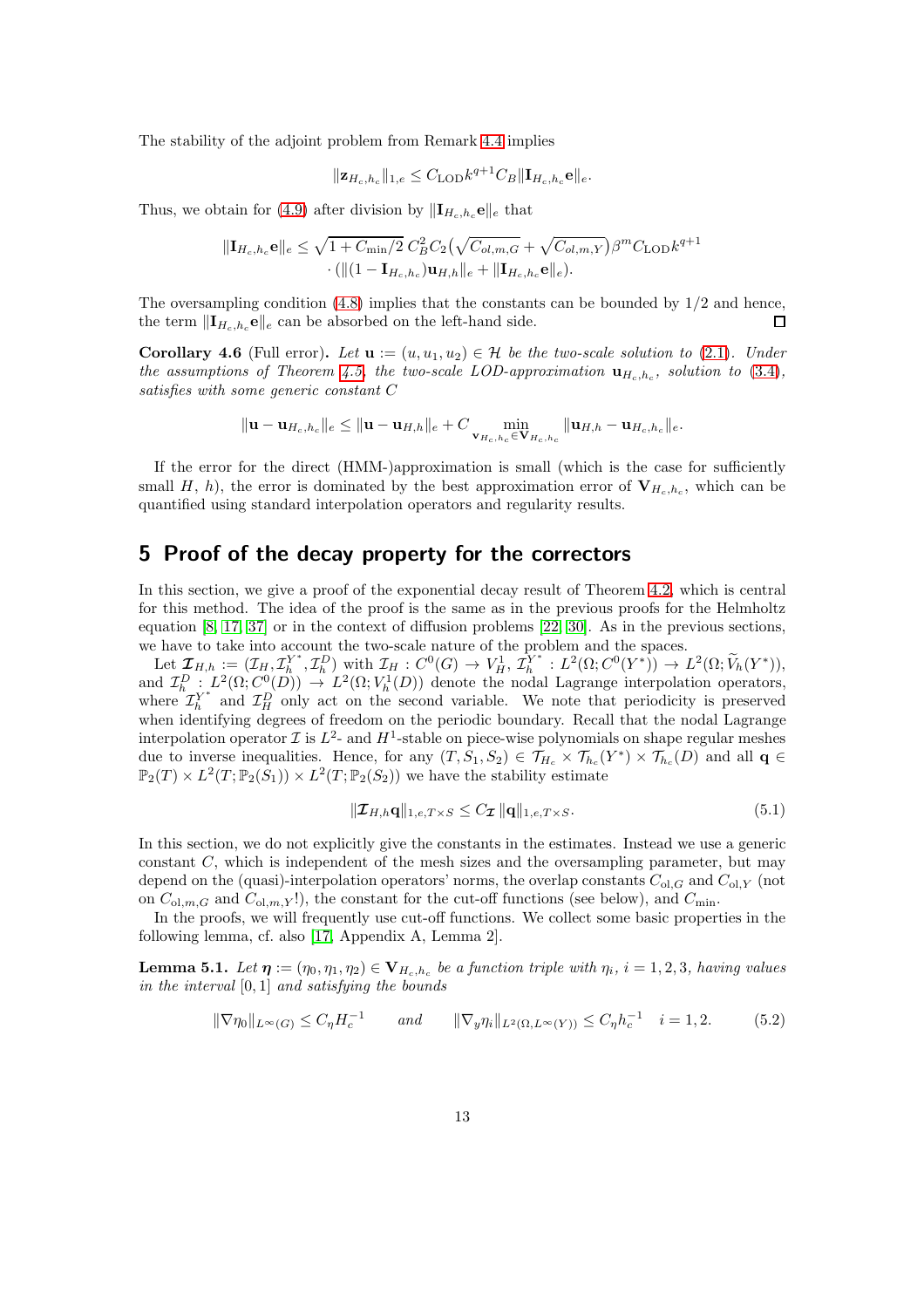By writing  $\nabla \eta$ , we mean the function triple  $(\nabla \eta_0, \nabla_y \eta_1, \nabla_y \eta_2)$ . Let  $\mathbf{w} := (w, w_1, w_2) \in \mathbf{W}_{H,h}$  be arbitrary and define  $\boldsymbol{\eta} \mathbf{w} := (\eta_0 w, \eta_1 w_1, \eta_2 w_2)$ . Given any subset  $(\mathcal{K}_0, \mathcal{K}_1, \mathcal{K}_2) \subset \mathcal{T}_{H_c} \times \mathcal{T}_{h_c}(Y^*) \times$  $\mathcal{T}_{h_c}(D)$ , w fulfills for  $\mathcal{S}_i = \cup \mathcal{K}_i$  and  $\mathcal{S} := \mathcal{S}_0 \times (\mathcal{S}_1 \cup \mathcal{S}_2)$  that

<span id="page-13-2"></span><span id="page-13-1"></span><span id="page-13-0"></span>
$$
\|\mathbf{w}\|_{\mathcal{S}} \le C(H_c \|\nabla w\|_{N(\mathcal{S}_0)} + \sum_{i=1}^2 h_c \|\nabla_y w_i\|_{\mathcal{S}_0 \times N(\mathcal{S}_i)}),
$$
(5.3)

$$
\|\boldsymbol{\eta}\mathbf{w}\|_{1,e,\mathcal{S}} \leq C(\|\mathbf{w}\|_{1,e,\mathcal{S}\cap\text{supp}(\boldsymbol{\eta})} + \|\mathbf{w}\|_{1,e,N(\mathcal{S}\cap\text{supp}(\nabla\boldsymbol{\eta}))}),
$$
(5.4)

$$
||(1 - \mathbf{I}_{H_c,h_c})\mathcal{I}_{H,h}(\boldsymbol{\eta}\mathbf{w})||_{\mathcal{S}} \leq C(H_c + h_c)||\boldsymbol{\eta}\mathbf{w}||_{1,e,N(\mathcal{S})}.
$$
\n(5.5)

*Proof.* The properties  $(3.1)$  directly imply  $(5.3)$ . For the proof of  $(5.4)$  the product rule and  $(5.2)$  yield

$$
\|\eta \mathbf{w}\|_{1,e,\mathcal{S}} \leq \|\mathbf{w}\|_{1,e,\mathcal{S}\cap \text{supp}(\boldsymbol{\eta})} + C_{\eta} H_c^{-1} \|w\|_{\mathcal{S}_0 \cap \text{supp}(\nabla \eta_0)} + \sum_{i=1}^2 C_{\eta} h_c^{-1} \|w_i\|_{\mathcal{S}_0 \times (\mathcal{S}_i \cap \text{supp}(\nabla \eta_i))}.
$$

The combination with  $(5.3)$  gives the assertion. For a proof of  $(5.5)$ , apply  $(3.1)$ . The estimate then follows from the  $H^1$ -stability of  $\mathcal{I}_{H,h}$  [\(5.1\)](#page-12-2) on the piece-wise polynomial function  $\eta$ w.

<span id="page-13-3"></span>**Proposition 5.2.** Under the resolution condition [\(4.3\)](#page-8-1), there exists  $0 < \beta < 1$  such that, for any  $\mathbf{v}_{H_c,h_c} \in \mathbf{V}_{H_c,h_c}$  and all  $(T, S_1, S_2) \in \mathcal{T}_{H_c} \times \mathcal{T}_{h_c}(Y^*) \times \mathcal{T}_{h_c}(D)$  and  $m \in \mathbb{N}$ 

$$
\|\mathbf{Q}_{T\times S,\infty}\mathbf{v}_{H_c,h_c}\|_{1,e,(G\times Y)\backslash \mathcal{N}^m(T\times S)} \leq C\beta^m \|\mathbf{v}_{H_c,h_c}\|_{1,e,T\times S}.
$$

Proof. For  $m \geq 5$ , we define the cut-off functions  $\eta_0 \in V^1_{H_c}$ ,  $\eta_1 \in L^2(\Omega; \widetilde{V}^1_{h_c}(Y^*))$ ,  $\eta_2 \in$  $L^2(\Omega;V_{h_c}^1(D))$  via

$$
\eta_0 = 0 \quad \text{in } \mathbb{N}^{m-3}(T) \qquad \text{and} \qquad \eta_0 = 1 \quad \text{in } G \setminus \mathbb{N}^{m-2}(T),
$$
  
\n
$$
\eta_1 = 0 \quad \text{in } \mathbb{N}^{m-3}(T \times S_1) \qquad \text{and} \qquad \eta_1 = 1 \quad \text{in } (\Omega \times Y^*) \setminus \mathbb{N}^{m-2}(T \times S_1),
$$
  
\n
$$
\eta_2 = 0 \quad \text{in } \mathbb{N}^{m-3}(T \times S_2) \qquad \text{and} \qquad \eta_2 = 1 \quad \text{in } (\Omega \times D) \setminus \mathbb{N}^{m-2}(T \times S_2),
$$

where  $\eta_1$  and  $\eta_2$  w.l.o.g. are chosen piece-wise x-constant. The shape regularity implies that  $\eta_i$ satisfies [\(5.2\)](#page-12-1). Denote  $\eta := (\eta_0, \eta_1, \eta_2)$  and  $\mathcal{R} := \text{supp}(\nabla \eta)$ . Let  $\mathbf{v}_{H_c,h_c} \in \mathbf{V}_{H_c,h_c}$  and denote  $\phi := \mathbf{Q}_{T \times S, \infty} \mathbf{v}_{H_c, h_c} \in \mathbf{W}_{H, h}$ . Elementary estimates yield

$$
\|\phi\|_{1,e,(G\times Y)\backslash N^m(T\times S)}^2
$$
\n= | Re( $\phi$ ,  $\phi$ )<sub>1,e,(G\times Y)\backslash N^m(T\times S)}</sub>  
\n
$$
\leq | Re((\nabla \phi + \nabla_y \phi_1, \eta_0 \nabla \phi + \eta_1 \nabla_y \phi_1)_{G\times Y^*} + (\nabla_y \phi_2, \eta_2 \nabla_y \phi_2)_{G\times D})|
$$
\n
$$
\leq | Re(\phi, \eta \phi)_{1,e} | + | Re((\nabla \phi + \nabla_y \phi_1, \phi \nabla \eta_0 + \phi_1 \nabla_y \eta_1)_{G\times Y^*} + (\nabla_y \phi_2, \phi_2 \nabla_y \eta_2)_{G\times D})|
$$
\n
$$
\leq M_1 + M_2 + M_3 + M_4
$$

for

$$
M_1 := |\operatorname{Re}(\phi, (1 - \mathcal{I}_{H,h})(\eta \phi))_{1,e}|,
$$
  
\n
$$
M_2 := |\operatorname{Re}(\phi, (1 - \mathbf{I}_{H_c,h_c})\mathcal{I}_{H,h}(\eta \phi))_{1,e}|,
$$
  
\n
$$
M_3 := |\operatorname{Re}(\phi, \mathbf{I}_{H_c,h_c}\mathcal{I}_{H,h}(\eta \phi))_{1,e}|,
$$
  
\n
$$
M_4 := |\operatorname{Re}((\nabla \phi + \nabla_y \phi_1, \phi \nabla \eta_0 + \phi_1 \nabla_y \eta_1)_{G \times Y^*} + (\nabla_y \phi_2, \phi_2 \nabla_y \eta_2)_{G \times D})|.
$$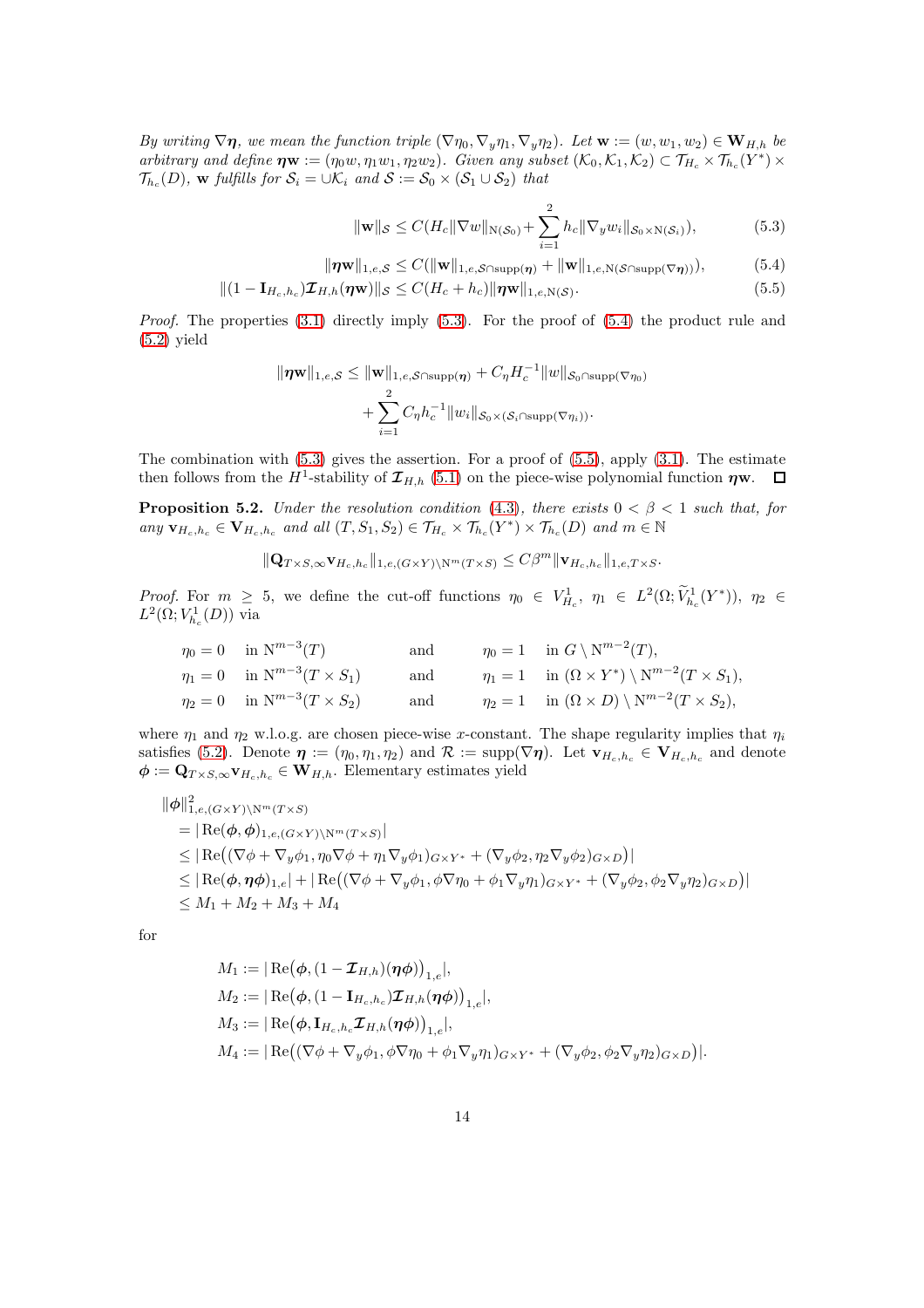With the stability of  $\mathcal{I}_{H,h}$  on polynomials [\(5.1\)](#page-12-2) and estimate [\(5.4\)](#page-13-1) we obtain

$$
M_1 \leq C ||\phi||_{1,e,\mathcal{R}} ||\eta \phi - \mathcal{I}_{H,h}(\eta \phi)||_{1,e,\mathcal{R}} \leq C ||\phi||_{1,e,\mathcal{R}} ||\phi||_{1,e,N(\mathcal{R})}.
$$

Since  $\mathbf{w} := (1 - \mathbf{I}_{H_c,h_c})\mathcal{I}_{H,h}(\eta\phi) \in \mathbf{W}_{H,h}$ , the idealized corrector problem [\(4.1\)](#page-8-3) and the fact that **w** has support only outside  $T \times S$  imply  $\mathcal{B}(\mathbf{w}, \boldsymbol{\phi}) = \mathcal{B}_{T \times S}(\mathbf{w}, \mathbf{v}_{H_c, h_c}) = 0$ . Therefore, we obtain

$$
M_2 := |\operatorname{Re}(\phi, \mathbf{w})_{1,e}| \leq C_{\min}^{-1} |\operatorname{Re}(\mathcal{B}(\mathbf{w}, \phi) + k^2(w + \chi_D w_2, \phi + \chi_D \phi_2)G \times Y)|
$$
  
=  $C_{\min}^{-1} |\operatorname{Re} k^2(w + \chi_D w_2, \phi + \chi_D \phi_2)G \times Y|$ .

Hence, estimates  $(5.5)$  and  $(5.4)$  give with the resolution condition  $(4.3)$ 

$$
M_2 \leq C_{\min}^{-1} k^2 (H_c^2 C_{H_c}^2 C_{\text{ol},G} + h_c^2 C_{I_{R_c}^2}^2 C_{\text{ol},Y}) ||\phi||_{1,e,(G\times Y)\backslash N^m(T\times S)}^2 + C_{\min}^{-1} k^2 (H_c^2 C_{I_{R_c}}^2 C_{\text{ol},G} + h_c^2 C_{I_{R_c}^2}^2 C_{\text{ol},Y}) C_{\text{I}} C_{\mathcal{I}} C_{\eta} ||\phi||_{1,e,N^2(\mathcal{R})}^2
$$
  

$$
\leq \frac{1}{2} ||\phi||_{1,e,(G\times Y)\backslash N^m(T\times S)}^2 + C ||\phi||_{1,e,N^2(\mathcal{R})}^2,
$$

so that the first term can be absorbed. Because of  $\text{supp}(\mathbf{I}_{H_c,h_c}\mathcal{I}_{H,h}(\boldsymbol{\eta}\phi)) \subset N(\mathcal{R})$ , the properties  $(3.1)$  of  $\mathbf{I}_{H_c,h_c}$ ,  $(5.1)$  of  $\mathcal{I}_{H,h}$ , and estimate  $(5.4)$  lead to

$$
M_3\leq \|\boldsymbol{\phi}\|_{1,e,\mathrm{N}(\mathcal{R})}\|\mathbf{I}_{H_c,h_c}\boldsymbol{\mathcal{I}}_{H,h}(\boldsymbol{\eta}\boldsymbol{\phi})\|_{1,e,\mathrm{N}(\mathcal{R})}\leq C\|\boldsymbol{\phi}\|_{1,e,\mathrm{N}^2(\mathcal{R})}^2.
$$

For the last term, the Lipschitz bound [\(5.2\)](#page-12-1) on the cut-off functions and estimate [\(5.3\)](#page-13-0) show

$$
M_4 \leq C_{\eta} \left( H_c^{-1} \|\phi\|_{\text{supp}(\nabla \eta_0)} + \sum_{i=1}^2 h_c^{-1} \|\phi_i\|_{\text{supp}(\nabla \eta_i)} \right) \|\phi\|_{1,e,\mathcal{R}} \leq C \|\phi\|_{1,e,\mathrm{N}(\mathcal{R})}^2.
$$

All in all, it follows for some  $\tilde{C} > 0$  that

$$
\frac{1}{2} \|\phi\|_{1,e,(G\times Y)\backslash \mathcal{N}^m(T\times S)}^2 \leq \tilde{C} \|\phi\|_{1,e,\mathcal{N}^2(\mathcal{R})}^2,
$$

where we recall that  $N^2(\mathcal{R}) = N^m(T \times S) \setminus N^{m-5}(T \times S)$ . Because of

$$
\|\phi\|_{1,e,(G\times Y)\backslash \mathcal{N}^m(T\times S)}^2 + \|\phi\|_{1,e,\mathcal{N}^m(T\times S)\backslash \mathcal{N}^{m-5}(T\times S)}^2 = \|\phi\|_{1,e,(G\times Y)\backslash \mathcal{N}^{m-5}(T\times S)}^2,
$$

we obtain

$$
(1+(2\tilde{C})^{-1})\|\phi\|_{1,e,(G\times Y)\backslash N^m(T\times S)}^2 \le \|\phi\|_{1,e,(G\times Y)\backslash N^{m-5}(T\times S)}^2.
$$

Repeated application of this argument gives for  $\tilde{\beta} := 2\tilde{C}/(2\tilde{C}+1) < 1$  together with the stability of  $\mathbf{Q}_{T\times S,\infty}$  that

$$
\|\phi\|_{1,e,(G\times Y)\backslash \mathrm{N}^m(T\times S)}^2 \leq \tilde{\beta}^{\lfloor m/5 \rfloor} \|\phi\|_{1,e}^2 \leq C_{\mathbf{Q}}\tilde{\beta}^{\lfloor m/5 \rfloor} \|\mathbf{v}_{H_c,h_c}\|_{1,e,T\times S}^2,
$$

 $\Box$ 

which gives the assertion after some algebraic manipulations.

As the localized correctors  $\mathbf{Q}_m$  are the Galerkin approximations of the idealized correctors  $\mathbf{Q}_\infty$ , the decay property carries over to  $\mathbf{Q}_m$ . This is the main observation for the proof of Theorem [4.2.](#page-9-1)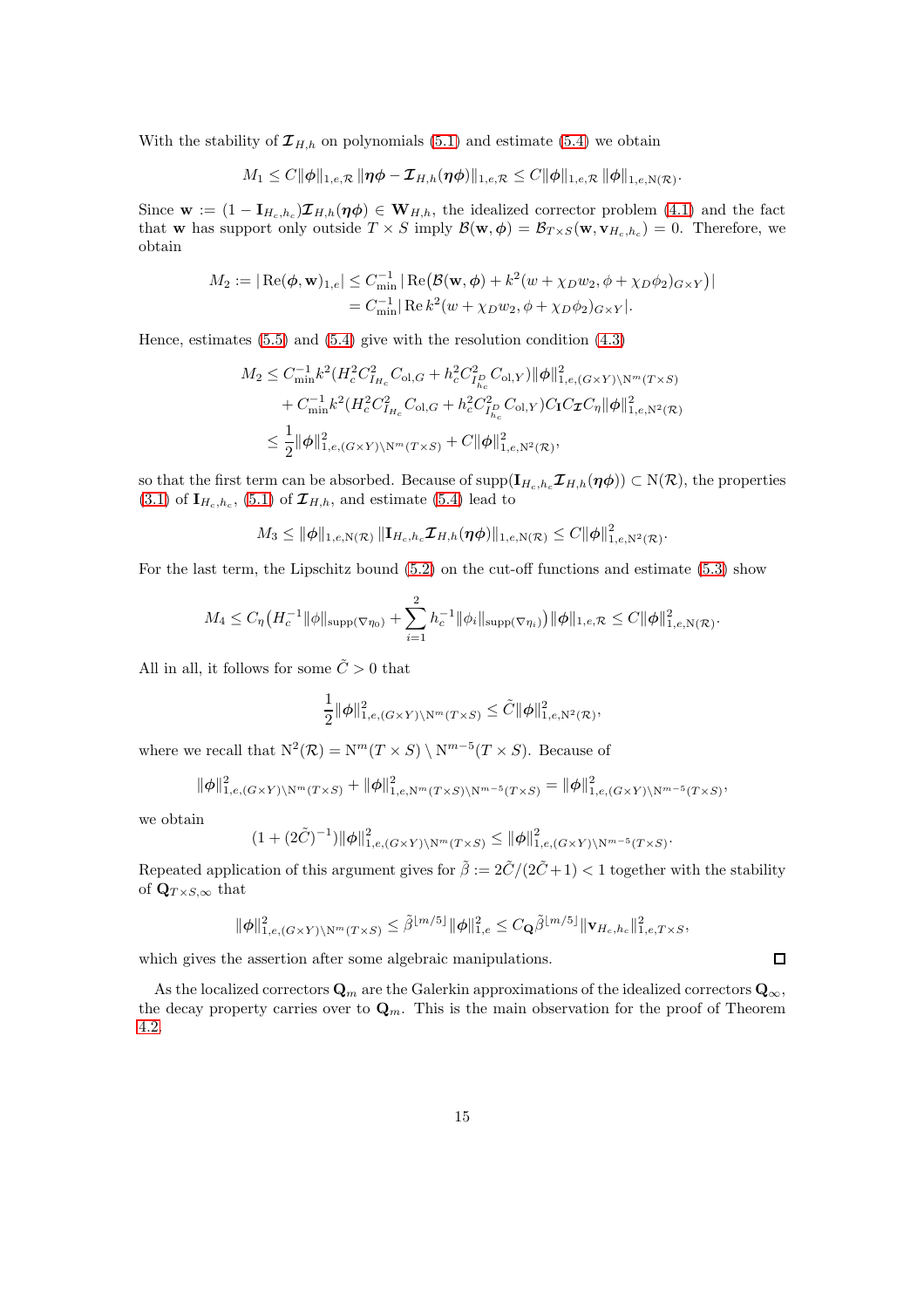Proof of Theorem [4.2.](#page-9-1) For  $m \geq 3$ , we define the cut-off functions  $\eta_0 \in V^1_{H_c}$ ,  $\eta_1 \in L^2(\Omega; \widetilde{V}^1_{h_c}(Y^*))$ and  $\eta_2 \in L^2(\Omega;V_{h_c}^1(D))$  via

$$
\eta_0 = 0 \quad \text{in } G \setminus N^{m-1}(T) \qquad \text{and} \qquad \eta_0 = 1 \quad \text{in } N^{m-2}(T),
$$
  
\n
$$
\eta_1 = 0 \quad \text{in } (\Omega \times Y^*) \setminus N^{m-1}(T \times S_1) \qquad \text{and} \qquad \eta_1 = 1 \quad \text{in } N^{m-2}(T \times S_1),
$$
  
\n
$$
\eta_2 = 0 \quad \text{in } (\Omega \times D) \setminus N^{m-1}(T \times S_2) \qquad \text{and} \qquad \eta_2 = 1 \quad \text{in } N^{m-2}(T \times S_2),
$$

where again  $\eta_1$  and  $\eta_2$  are w.l.o.g. piece-wise x-constant. The cut-off functions  $\eta_i$  satisfy the bounds [\(5.2\)](#page-12-1). Set again  $\eta := (\eta_0, \eta_1, \eta_2)$ . As already discussed,  $\mathbf{Q}_{T \times S,m}$  can be interpreted as Galerkin approximation of  $\mathbf{Q}_{T\times S,\infty}$  in the discrete subspace  $\mathbf{W}_{H,h}(G_T\times Y_S) \subset \mathbf{W}_{H,h}$ . Hence, Céa's Lemma gives for any  $\mathbf{w}_{H,h} \in \mathbf{W}_{H,h}(G_T \times Y_S)$ 

$$
\|(\mathbf{Q}_{T\times S,\infty}-\mathbf{Q}_{T\times S,m})\mathbf{v}\|_{1,e}^2\leq C\|\mathbf{Q}_{T\times S,\infty}\mathbf{v}-\mathbf{w}_{H,h}\|_{e}^2.
$$

We choose  $\mathbf{w}_{H,h} := (1 - \mathbf{I}_{H_c,h_c}) \mathcal{I}_{H,h}(\eta \mathbf{Q}_{T \times S,\infty} \mathbf{v}) \in \mathbf{W}_{H,h}(G_T \times Y_S)$  and obtain with the identity  $I_{H_c,h_c}\mathbf{Q}_{T\times S,\infty}\mathbf{v}=0$ , the estimate [\(5.5\)](#page-13-2), the approximation and stability estimates [\(3.1\)](#page-5-0) and [\(5.1\)](#page-12-2), the resolution condition [\(4.3\)](#page-8-1) and estimate [\(5.4\)](#page-13-1) that

$$
\begin{aligned}\n&\|(\mathbf{Q}_{T\times S,\infty}-\mathbf{Q}_{T\times S,m})\mathbf{v}\|_{1,e}^{2} \\
&\leq C\|\mathbf{Q}_{T\times S,\infty}\mathbf{v}-(1-\mathbf{I}_{H_c,h_c})\boldsymbol{\mathcal{I}}_{H,h}(\boldsymbol{\eta}\mathbf{Q}_{T\times S,\infty}\mathbf{v})\|_{e}^{2} \\
&=C\|(1-\mathbf{I}_{H_c,h_c})\boldsymbol{\mathcal{I}}_{H,h}(\mathbf{Q}_{T\times S,\infty}\mathbf{v}-\boldsymbol{\eta}\mathbf{Q}_{T\times S,\infty}\mathbf{v})\|_{e,(G\times Y)\setminus\{\boldsymbol{\eta}=1\}}^{2} \\
&\leq C\|(1-\boldsymbol{\eta})\mathbf{Q}_{T\times S,\infty}\mathbf{v}\|_{1,e,N((G\times Y)\setminus\{\boldsymbol{\eta}=1\})}^{2} \\
&\leq C\|\mathbf{Q}_{T\times S,\infty}\mathbf{v}\|_{1,e,N((G\times Y)\setminus\{\boldsymbol{\eta}=1\})}^{2}.\n\end{aligned}
$$

Note that  $N((G \times Y) \setminus {\eta = 1}) = (G \times Y) \setminus N^{m-3}(T \times S)$ . Together with Proposition [5.2,](#page-13-3) this proves [\(4.4\)](#page-9-4).

Define  $\mathbf{z} := (\mathbf{Q}_{\infty} - \mathbf{Q}_m)\mathbf{v}$  and  $\mathbf{z}_{T \times S} := (\mathbf{Q}_{T \times S, \infty} - \mathbf{Q}_{T \times S,m})\mathbf{v}$ . The ellipticity from Lemma [4.1](#page-8-2) yields

$$
\|\mathbf{z}\|_{1,e}^2 \leq C \Big| \sum_{(T,S_1,S_2) \in \mathcal{T}_{H_c} \times \mathcal{T}_{h_c}(Y^*) \times \mathcal{T}_{h_c}(D)} \mathcal{B}(\mathbf{z}, \mathbf{z}_{T \times S}) \Big|.
$$

We define the cut-off functions  $\eta_0 \in V_{H_c}^1$ ,  $\eta_1 \in L^2(\Omega; \tilde{V}_{h_c}^1(Y^*))$ , and  $\eta_2 \in L^2(\Omega; V_{h_c}^1(D))$  via

$$
\eta_0 = 1 \quad \text{in } G \setminus N^{m+2}(T) \qquad \text{and} \qquad \eta_0 = 0 \quad \text{in } N^{m+1}(T),
$$
  
\n
$$
\eta_1 = 1 \quad \text{in } (\Omega \times Y^*) \setminus N^{m+2}(T \times S_1) \qquad \text{and} \qquad \eta_1 = 0 \quad \text{in } N^{m+1}(T \times S_1),
$$
  
\n
$$
\eta_2 = 1 \quad \text{in } (\Omega \times D) \setminus N^{m+2}(T \times S_2) \qquad \text{and} \qquad \eta_2 = 0 \quad \text{in } N^{m+1}(T \times S_2),
$$

where again  $\eta_1$  and  $\eta_2$  are w.l.o.g. piece-wise x-constant. The cut-off functions fulfill [\(5.2\)](#page-12-1) and we set  $\boldsymbol{\eta} := (\eta_0, \eta_1, \eta_2)$ . For any  $(T, S_1, S_2) \in \mathcal{T}_{H_c} \times \mathcal{T}_{h_c}(Y^*) \times \mathcal{T}_{h_c}(D)$  we have  $(1 - \mathbf{I}_{H_c, h_c}) \mathcal{I}_{H, h}(\boldsymbol{\eta} \mathbf{z}) \in$  $W_{H,h}$  with support outside  $G_T \times Y_S$ . Hence, we deduce with  $\mathbf{z} = \mathcal{I}_{H,h}\mathbf{z}$  that

$$
\mathcal{B}(\mathbf{z}, \mathbf{z}_{T \times S}) = \mathcal{B}(\boldsymbol{\mathcal{I}}_{H,h}(\mathbf{z} - \eta \mathbf{z}), \mathbf{z}_{T \times S}) + \mathcal{B}(\mathbf{I}_{H_c,h_c} \boldsymbol{\mathcal{I}}_{H,h}(\eta \mathbf{z}), \mathbf{z}_{T \times S}).
$$

The function  $\mathbf{z} - \mathcal{I}_{H,h}(\eta \mathbf{z})$  vanishes on  $\{\eta = 1\}$ . Thus, the first term on the right-hand satisfies

$$
|\mathcal{B}(\boldsymbol{\mathcal{I}}_{H,h}(\mathbf{z}-\boldsymbol{\eta}\mathbf{z}),\mathbf{z}_{T\times S})|\leq C_{B}\|\boldsymbol{\mathcal{I}}_{H,h}(\mathbf{z}-\boldsymbol{\eta}\mathbf{z})\|_{e,\mathrm{supp}(1-\boldsymbol{\eta})}\|\mathbf{z}_{T\times S}\|_{e}.
$$

The  $L^2$ - and  $H^1$ -stability of  $\mathcal{I}_{H,h}$  on piece-wise polynomials gives together with the estimate [\(5.4\)](#page-13-1) applied to the cut-off function  $1 - \eta$ 

$$
\|\boldsymbol{\mathcal{I}}_{H,h}(\mathbf{z}-\boldsymbol{\eta}\mathbf{z})\|_{e,\text{supp}(1-\boldsymbol{\eta})}\leq C\|\mathbf{z}\|_{e,N(\text{supp}(1-\boldsymbol{\eta}))}.
$$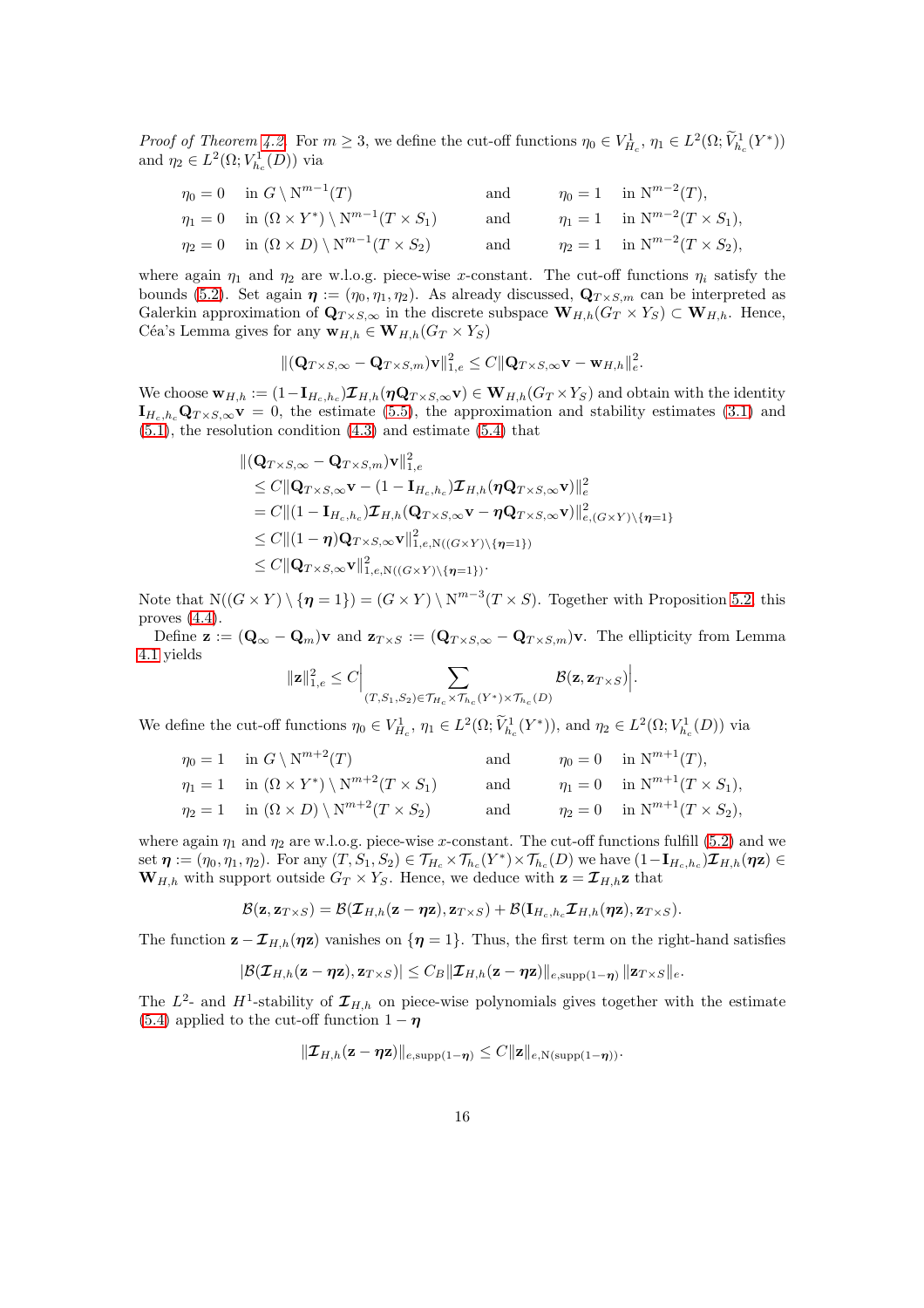Furthermore,  $\mathbf{I}_{H_c,h_c} \mathcal{I}_{H,h}(\eta z)$  vanishes on  $(G \times Y) \setminus N(\text{supp}(1 - \eta))$ . Therefore, we infer from the stability [\(3.2\)](#page-5-1) of  $I_{H_c,h_c}$ , the stability of  $\mathcal{I}_{H,h}$  as before, and estimate [\(5.4\)](#page-13-1) that

$$
|\mathcal{B}(\mathbf{I}_{H_c,h_c}\mathcal{I}_{H,h}(\boldsymbol{\eta}\mathbf{z}),\mathbf{z}_{T\times S})|\leq C\|\mathbf{z}\|_{e,\mathrm{N}^2(\mathrm{supp}(1-\boldsymbol{\eta}))}\|\mathbf{z}_{T\times S}\|_{e}.
$$

Because of the resolution condition [\(4.3\)](#page-8-1) and Lemma [4.1,](#page-8-2) it holds  $\|\mathbf{z}\|_e \leq C \|\mathbf{z}\|_{1,e}$ . Summing up over  $(T, S_1, S_2) \in \mathcal{T}_{H_c} \times \mathcal{T}_{h_c}(Y^*) \times \mathcal{T}_{h_c}(D)$  yields with the Cauchy-Schwarz inequality and the finite overlap of patches that

$$
\begin{aligned} \|\mathbf{z}\|_{1,e}^2 &\leq C \sum_{(T,S_1,S_2)\in\mathcal{T}_{H_c}\times\mathcal{T}_{h_c}(Y^*)\times\mathcal{T}_{h_c}(D)} \|\mathbf{z}\|_{1,e,\mathrm{N}^2(\mathrm{supp}(1-\eta))} \|\mathbf{z}_{T\times S}\|_e \\ &\leq C \big(\sqrt{C_{\mathrm{ol},m,G}} + \sqrt{C_{\mathrm{ol},m,Y}}\big) \|\mathbf{z}\|_{1,e} \sqrt{\sum_{(T,S_1,S_2)\in\mathcal{T}_{H_c}\times\mathcal{T}_{h_c}(Y^*)\times\mathcal{T}_{h_c}(D)}} \|\mathbf{z}_{T\times S}\|_e^2. \end{aligned}
$$

Combining the last estimate with [\(4.4\)](#page-9-4) concludes the proof.

 $\Box$ 

## Conclusion

In this paper, we presented a Localized Orthogonal Decomposition in Petrov-Galerkin formulation for the two-scale Helmholtz-type problems coming from homogenization, see for instance [\[35\]](#page-18-3). Under the natural assumption of a few degrees of freedom per wave length,  $k(H_c + h_c) \lesssim 1$ , and suitably chosen oversampling patches,  $m \approx \log(k)$ , the method is stable and quasi-optimal without any further restrictions on the mesh width. Thereby, this work gives the theoretical foundation and justification for an application of the LOD to the two-scale setting in case the resolution condition poses a practical restriction for the direct discretization. We have demonstrated how the periodicity in the function spaces and the coupling of different spaces can be tackled in the LOD framework. Furthermore, this paper underlines the significance of viewing the Heterogeneous Multiscale Method as a direct discretization with numerical quadrature since only this viewpoint makes the additional application of the LOD possible.

## Acknowledgments

Financial support by the German research Foundation (DFG) under the project "OH 98/6- 1: Wave propagation in periodic structures and negative refraction mechanisms" is gratefully acknowledged. The authors would like to thank P. Henning, A. Lamacz, and B. Schweizer for fruitful discussions on the subject.

## <span id="page-16-1"></span>**References**

- [1] A. Abdulle and P. Henning, Localized orthogonal decomposition method for the wave equation with a continuum of scales, *Math. Comp.* **86(304)** (2014), 549–587.
- <span id="page-16-2"></span><span id="page-16-0"></span>[2] G. Allaire, Homogenization and two-scale convergence, SIAM J. Math. Anal. 23(6) (1192), 1482–1518.
- [3] I. M. Babuška and S. A. Sauter, Is the pollution effect of the FEM avoidable for the Helmholtz equation considering high wave numbers? SIAM Rev. 42(3) (2000), 451–484 (electronic), reprint of SIAM J. Numer. Anal. 34(6) (1997), 2392–2423.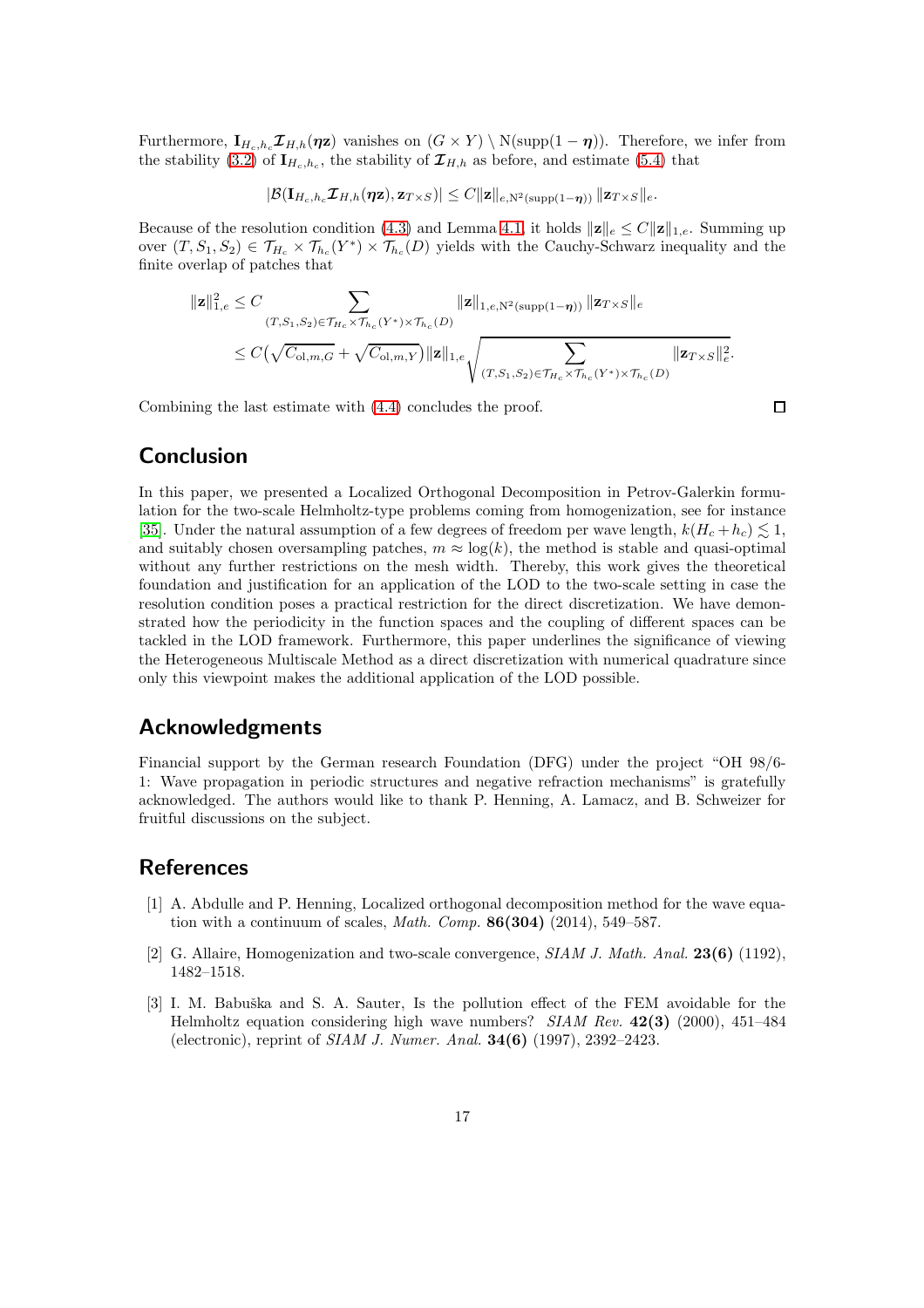- <span id="page-17-1"></span>[4] G. Bouchitté, C. Bourel, and D. Felbacq, Homogenization of the 3D Maxwell system near resonances and artificial magnetism, C. R. Math. Acad. Sci. Paris  $347(9-10)$  (2009), 571– 576.
- <span id="page-17-3"></span><span id="page-17-2"></span>[5] G. Bouchitté and D. Felbacq, Homogenization near resonances and artificial magnetism from dielectrics, C. R. Math. Acad. Sci. Paris 339(5) (2004), 377–382.
- <span id="page-17-4"></span>[6] G. Bouchitt´e and B. Schweizer, Homogenization of Maxwell's equations in a split ring geometry, Multiscale Model. Simul. 8(3) (2010), 717–750.
- [7] G. Bouchitt´e and B. Schweizer, Plasmonic waves allow perfect transmission through subwavelength metallic gratings, Netw. Heterog. Media 8(4) (2013), 857–878.
- <span id="page-17-10"></span>[8] D. L. Brown, D. Gallistl, and D. Peterseim, Multiscale Petrov-Galerkin method for highfrequency heterogeneous Helmholtz equations, In M. Griebel, M. A. Schweizer, editors Meshfree Methods for Partial Differential Equations VII, Lecture Notes in Computational Sciences and Engineering (2016), accepted.
- <span id="page-17-8"></span>[9] H. Chen, P. Lu, and X. Xu, A hybridizable discontinuous Galerkin method for the Helmholtz equation with high wave number,  $SIAM J. Numer. Anal. 51(4)$  (2013), 2166–2188.
- <span id="page-17-5"></span>[10] K. Cherednichenko and S. Cooper, Homogenization of the system of high-contrast Maxwell equations, *Mathematika* **61(2)** (2015), 475–500.
- <span id="page-17-16"></span>[11] P. Ciarlet Jr. and C. Stohrer, Finite Element Heterogeneous Multiscale Method for the classical Helmholtz Equation, C. R. Acad. Sci. 352 (2014), 755–760.
- <span id="page-17-0"></span>[12] A. Efros and A. Pokrovsky, Dielectric photonic crystal as medium with negative electric permittivity and magnetic permeability, Solid State Communications 129(10) (2004), 643– 647.
- <span id="page-17-14"></span>[13] D. Elfverson, V. Ginting, and P. Henning, On multiscale methods in Petrov-Galerkin formulation, Numer. Math. 131(4) (2015), 643–682.
- <span id="page-17-15"></span>[14] C. Engwer, P. Henning, A. Målqvist, and D. Peterseim, Efficient implementation of the localized orthogonal decomposition method,  $arXiv$  [arXiv:1602.01658](http://arxiv.org/abs/1602.01658) (2016).
- <span id="page-17-7"></span>[15] S. Esterhazy and J. M. Melenk, On stability of discretizations of the Helmholtz equation, In Numerical analysis of multiscale problems, volume 83 of Lect. Notes Comput. Sci. Eng., pages 285–324. (Springer, Heidelberg, 2012).
- <span id="page-17-6"></span>[16] D. Felbacq and G. Bouchitté, Homogenization of a set of parallel fibres, Waves Random *Media*  $7(2)$  (1997), 245–256.
- <span id="page-17-11"></span>[17] D. Gallistl and D. Peterseim, Stable multiscale Petrov-Galerkin finite element method for high frequency acoustic scattering, *Comput. Methods Appl. Mech. Engrg.* 295 (2015), 1–17.
- <span id="page-17-9"></span>[18] R. Griesmaier and P. Monk, Error analysis for a hybridizable discontinuous Galerkin method for the Helmholtz equation, *J. Sci. Comput.* **49(3)** (2011), 291–310.
- <span id="page-17-13"></span>[19] F. Hellman, P. Henning, and A. Målqvist, Multiscale mixed finite elements, *Discrete Contin.* Dyn. Syst. Ser. S 9(5) (2016), 1269–1298.
- <span id="page-17-12"></span>[20] P. Henning and A. Målqvist, Localized orthogonal decomposition techniques for boundary value problems. SIAM J. Sci. Comput. 36(4) (2014), A1609–A1634.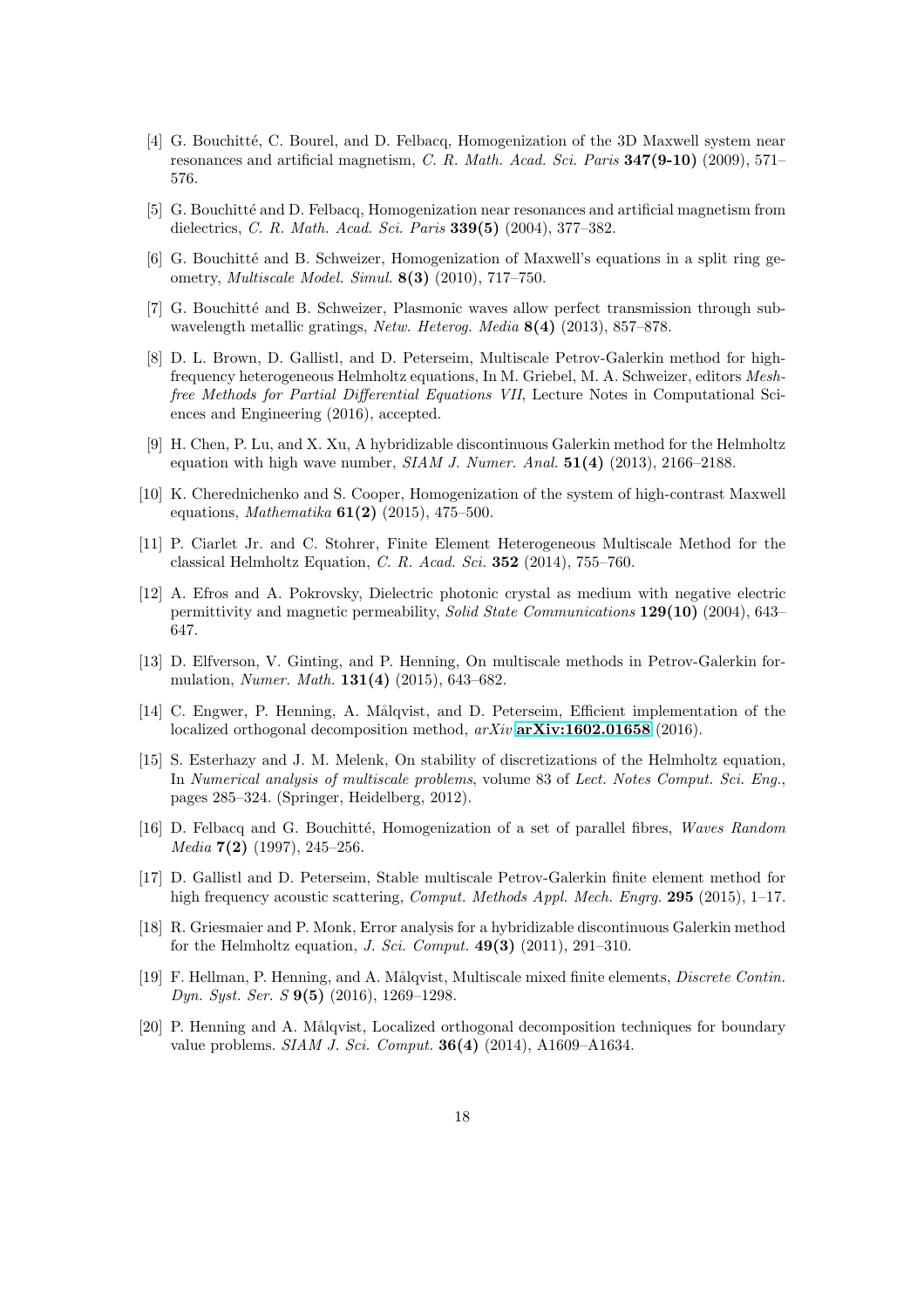- <span id="page-18-16"></span>[21] P. Henning, M. Ohlberger, and B. Verfürth, A new Heterogeneous Multiscale Method for time-harmonic Maxwell's equations,  $SIAM J.$  Numer. Anal.  $54(6)$  (2016), 3493-3522.
- <span id="page-18-14"></span>[22] P. Henning, P. Morgenstern, and D. Peterseim, Multiscale partition of unity, volume 100 of Lecture Notes in Computational Science and Engineering, chapter Meshfree Methods for Partial Differential Equations VII, pages 185–204. (Springer International Publishing, 2014).
- <span id="page-18-13"></span>[23] P. Henning and A. Persson, A multiscale method for linear elasticity reducing Poisson locking, Comput. Methods Appl. Mech. Engrg. 310 (2016), 156–171.
- <span id="page-18-5"></span>[24] R. Hiptmair, A. Moiola, and I. Perugia, A Survey of Trefftz methods for the Helmholtz Equation, In G. R. Barrenechea, A. Cangiani, and E. H. Georgoulis, editors, Building Bridges: Connections and Challenges in Modern Approaches to Numerical Partial Differential Equations, Lecture Notes in Computational Science and Engineering (Springer), accepted.
- <span id="page-18-6"></span>[25] R. Hiptmair, A. Moiola, and I. Perugia, Plane Wave Discontinuous Galerkin Methods: Exponential Convergence of the hp-version, Found. Comp. Math. (2015), 1–39.
- <span id="page-18-10"></span>[26] T. J. R. Hughes, G. R. Feijóo, L. Mazzei, and J.-B. Quincy, The variational multiscale method—a paradigm for computational mechanics, Comput. Methods Appl. Mech. Engrg. 166(1-2) (1998), 3-24.
- <span id="page-18-11"></span>[27] T. J. R. Hughes and G. Sangalli, Variational multiscale analysis: the fine-scale Green's function, projection, optimization, localization, and stabilized methods, SIAM J. Numer. Anal.  $45(2)$  (2007), 539-557.
- <span id="page-18-2"></span>[28] A. Lamacz and B. Schweizer, A negative index meta-material for Maxwell's equations, SIAM J. Math. Anal. (2016), accepted, preprint as [arXiv:1509.03172](http://arxiv.org/abs/1509.03172).
- <span id="page-18-0"></span>[29] C. Luo, S. G. Johnson, J. Joannopolous, and J. Pendry, All-angle negative refraction without negative effective index, Phys. Rev. B 65(2001104) (2002).
- <span id="page-18-9"></span>[30] A. Målqvist and D. Peterseim, Localization of elliptic multiscale problems, *Math. Comp.* 83(290) (2014), 2583–2603.
- <span id="page-18-12"></span>[31] A. Målqvist and D. Peterseim, Computation of eigenvalues by numerical upscaling, Numer. Math. 130(2) (2015), 337–361.
- <span id="page-18-4"></span>[32] J. M. Melenk and S. Sauter, Wavenumber explicit convergence analysis for Galerkin discretizations of the Helmholtz equation,  $SIAM$  J. Numer. Anal.  $49(3)$  (2011), 1210–1243.
- <span id="page-18-1"></span>[33] S. O'Brien and J. B. Pendry, Photonic band-gap effects and magnetic activity in dielectric composites, Journal of Physics: Condensed Matter 14(15) (2002), 4035.
- <span id="page-18-15"></span>[34] M. Ohlberger, A posteriori error estimates for the heterogeneous multiscale finite element method for elliptic homogenization problems, Multiscale Model. Simul. 4(1) (2005), 88–114 (electronic).
- <span id="page-18-3"></span>[35] M. Ohlberger and B. Verfürth, A new Heterogeneous Multiscale Method for the Helmholtz equation with high contrast,  $arXiv$  [arXiv:1605.03400](http://arxiv.org/abs/1605.03400) (2016).
- <span id="page-18-7"></span>[36] I. Perugia, P. Pietra, and A. Russo, A Plane Wave Virtual Element Method for the Helmholtz Problem, ESAIM: Math. Model. Numer. Anal. 50 (2016), 783-808.
- <span id="page-18-8"></span>[37] D. Peterseim, Eliminating the pollution effect in Helmholtz problems by local subscale correction, Math. Comp. (2016), preprint as [arXiv:1411.7512](http://arxiv.org/abs/1411.7512).